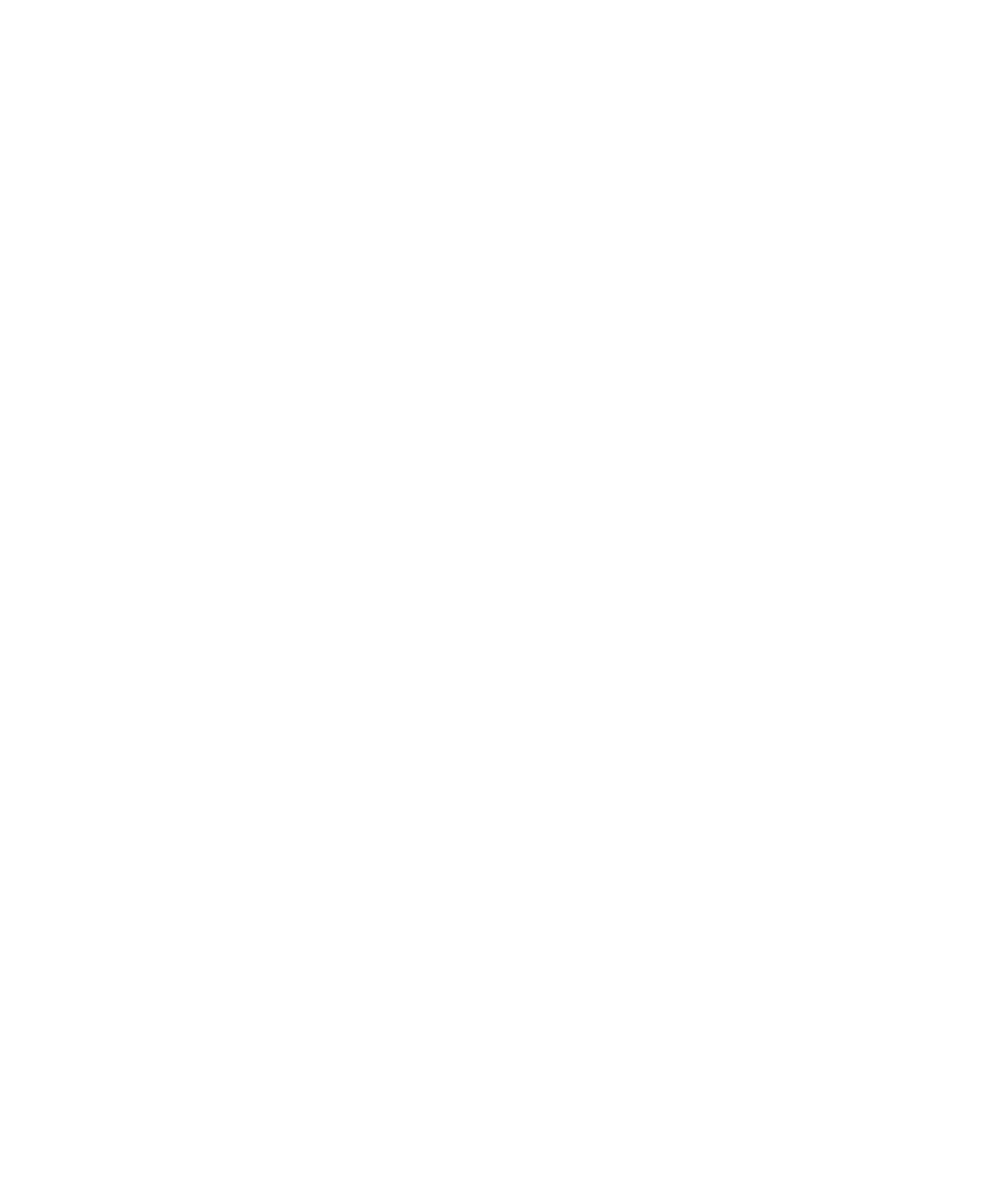*IBM Rational DOORS for ClearCase Interface*

*Using Rational DOORS for ClearCase Interface*

*Release 2.1.1*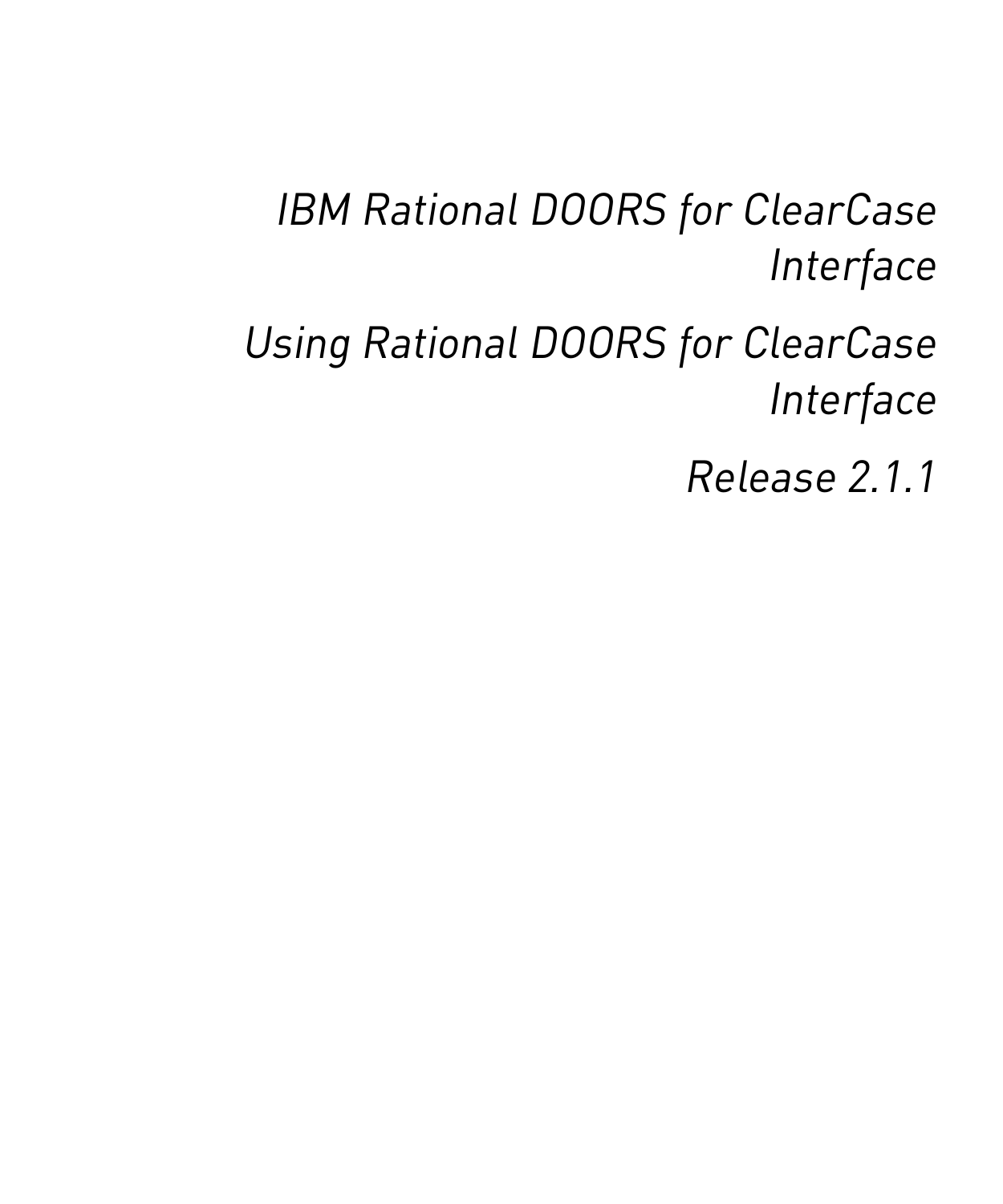Before using this information, be sure to read the general information under the ["Notices" chapter on page 25.](#page-30-0)

This edition applies to **IBM Rational DOORS for ClearCase Interface**, **VERSION 2.1.1**, and to all subsequent releases and modifications until otherwise indicated in new editions.

#### © **Copyright IBM Corporation 1993, 2009**

US Government Users Restricted Rights—Use, duplication or disclosure restricted by GSA ADP Schedule Contract with IBM Corp.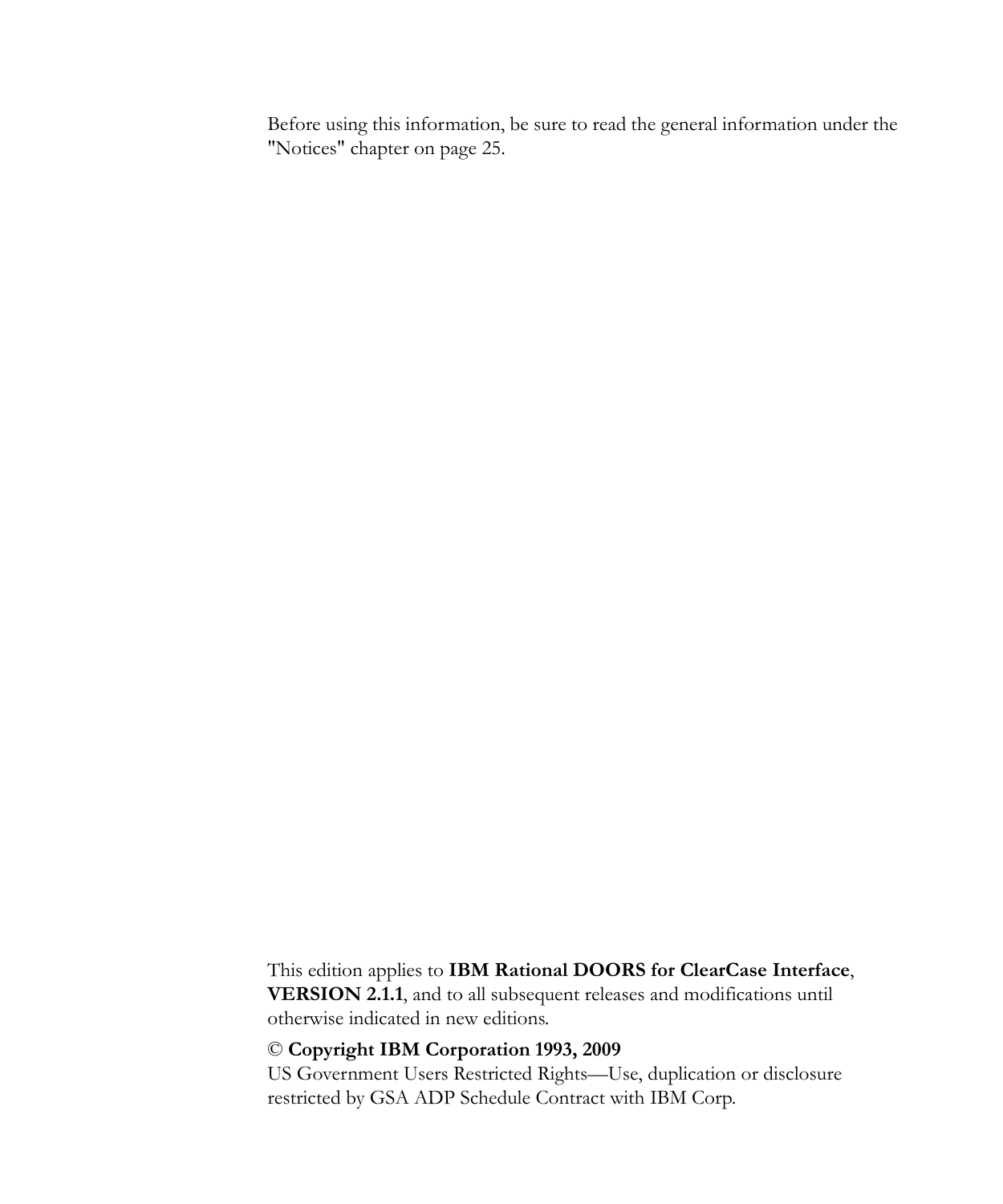## *Table of contents*

| <b>Chapter 1: About this manual</b>                  | 1  |
|------------------------------------------------------|----|
|                                                      |    |
|                                                      |    |
| <b>Chapter 2: Concepts</b>                           | 3  |
|                                                      |    |
|                                                      |    |
| <b>Chapter 3: Importing from ClearCase</b>           | 5  |
|                                                      |    |
|                                                      |    |
|                                                      |    |
|                                                      |    |
|                                                      |    |
|                                                      |    |
|                                                      |    |
|                                                      |    |
|                                                      |    |
|                                                      |    |
|                                                      |    |
|                                                      |    |
|                                                      |    |
|                                                      |    |
|                                                      |    |
| <b>Chapter 4: Labelling Rational DOORS baselines</b> | 13 |
|                                                      |    |
|                                                      |    |
|                                                      |    |
|                                                      |    |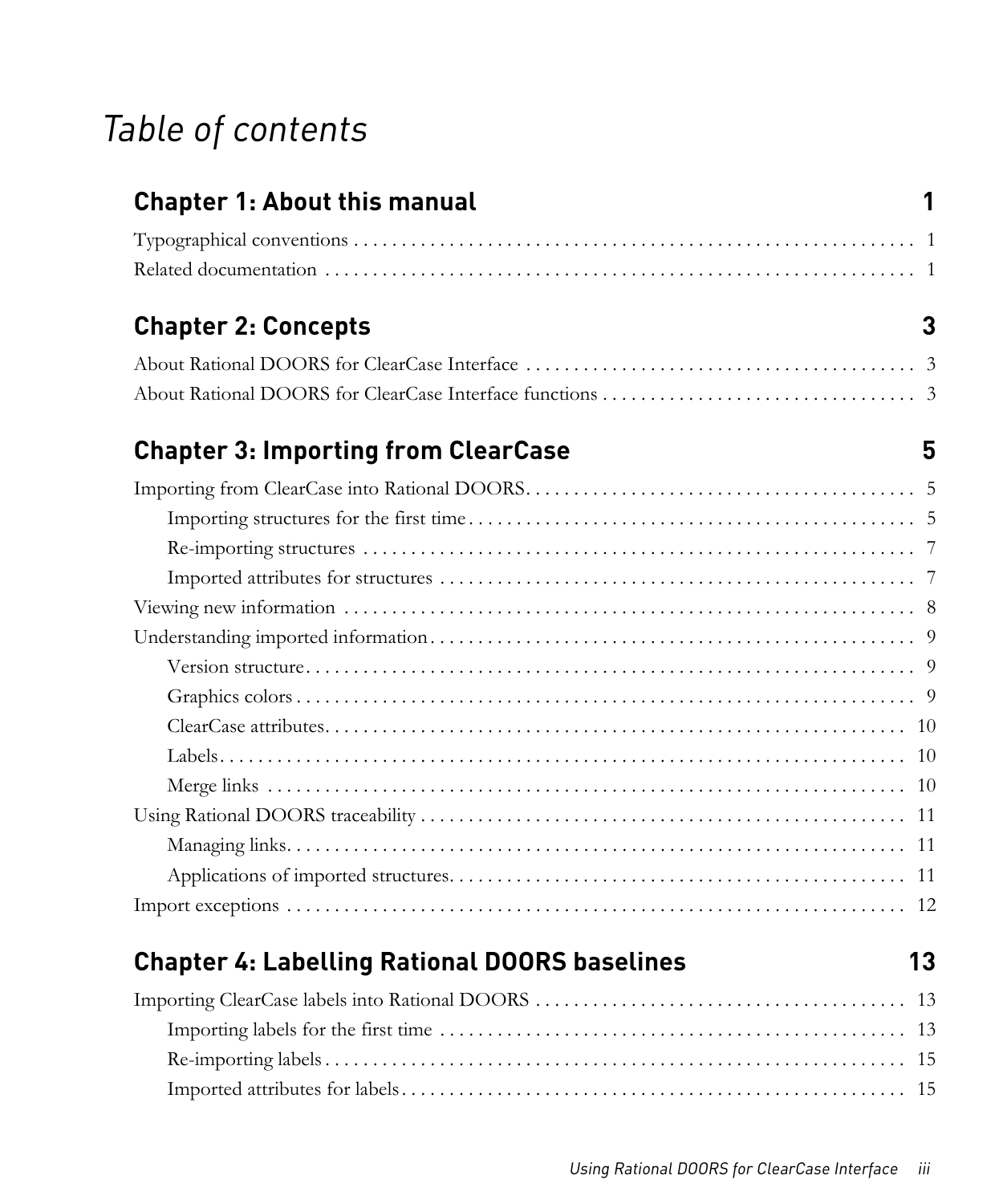| <b>Chapter 5: Troubleshooting</b><br>19    |
|--------------------------------------------|
|                                            |
| 21<br><b>Chapter 6: Contacting support</b> |
|                                            |
|                                            |
|                                            |
|                                            |
| <b>Chapter 7: Notices</b><br>25            |
|                                            |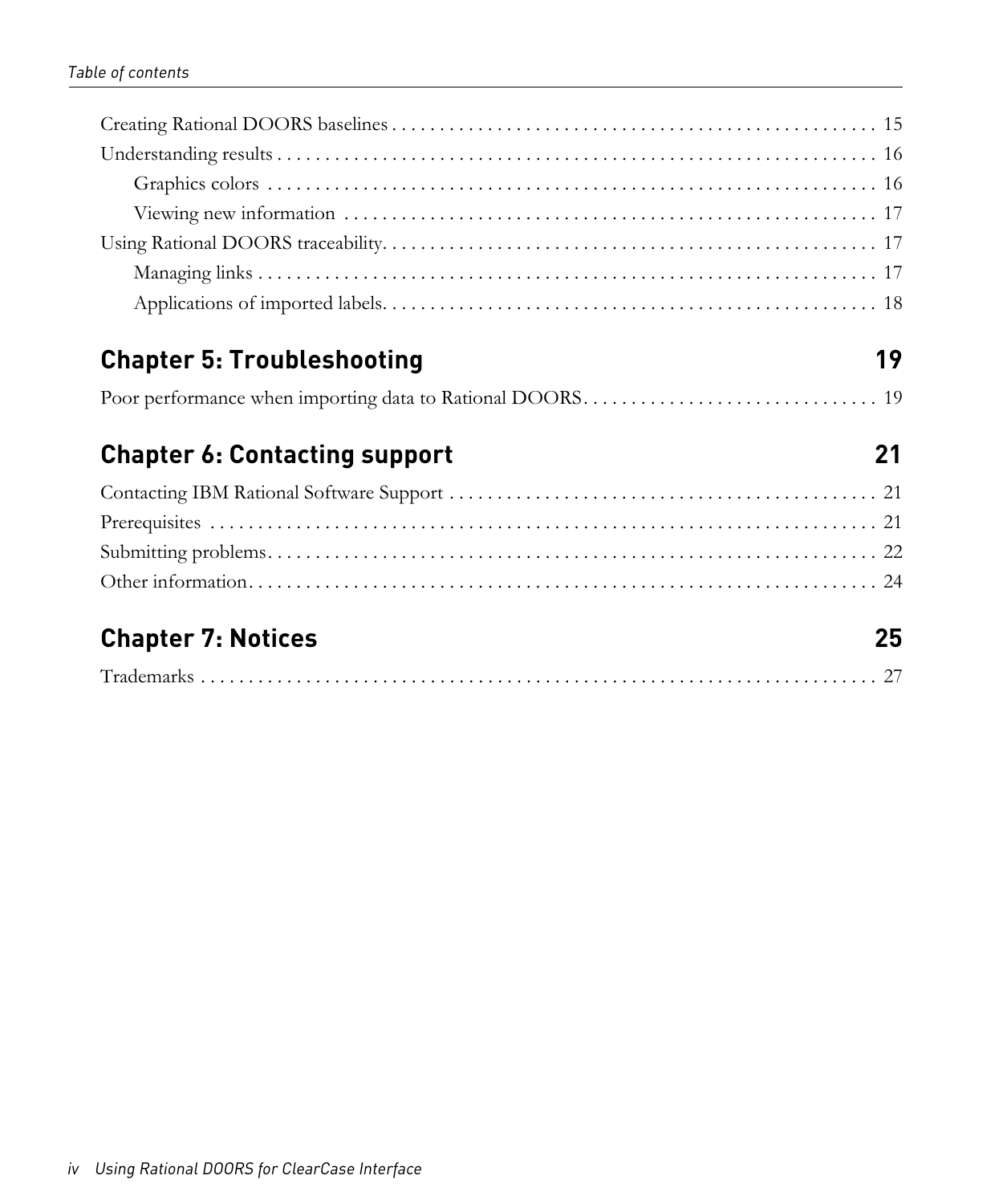## *1 About this manual*

<span id="page-6-0"></span>Welcome to  $\text{IBM}^{\circledR}$  Rational<sup>®</sup> DOORS<sup>®</sup> for ClearCase Interface.

Rational DOORS for ClearCase Interface transfers data between Rational DOORS and ClearCase®. It lets you synchronize configuration management regimes and establish traceability between information managed in Rational DOORS and versions managed by ClearCase.

This manual describes how to use version 2.1.1 of Rational DOORS for ClearCase Interface. It assumes that you know how to use both Rational DOORS and ClearCase.

#### <span id="page-6-1"></span>**Typographical conventions**

The following typographical conventions are used in this manual:

| <b>Typeface or</b><br>Symbol | <b>Meaning</b>                                                                                                            |
|------------------------------|---------------------------------------------------------------------------------------------------------------------------|
| <b>Bold</b>                  | Important items, and items that you can select, including<br>buttons and menus. For example: Click Yes to continue.       |
| <i>Italics</i>               | Book titles                                                                                                               |
| Courier                      | Commands, files, and directories; computer output. For<br>example: Edit your . properties file.                           |
|                              | A menu choice. For example: Select File > Open. This means<br>select the File menu, then select the Open command from it. |

#### <span id="page-6-2"></span>**Related documentation**

The following table describes where to find information in the documentation set:

| For information on        | See                                     |
|---------------------------|-----------------------------------------|
| How to use Rational DOORS | The Rational DOORS documentation<br>set |
| How to use ClearCase      | The ClearCase documentation set         |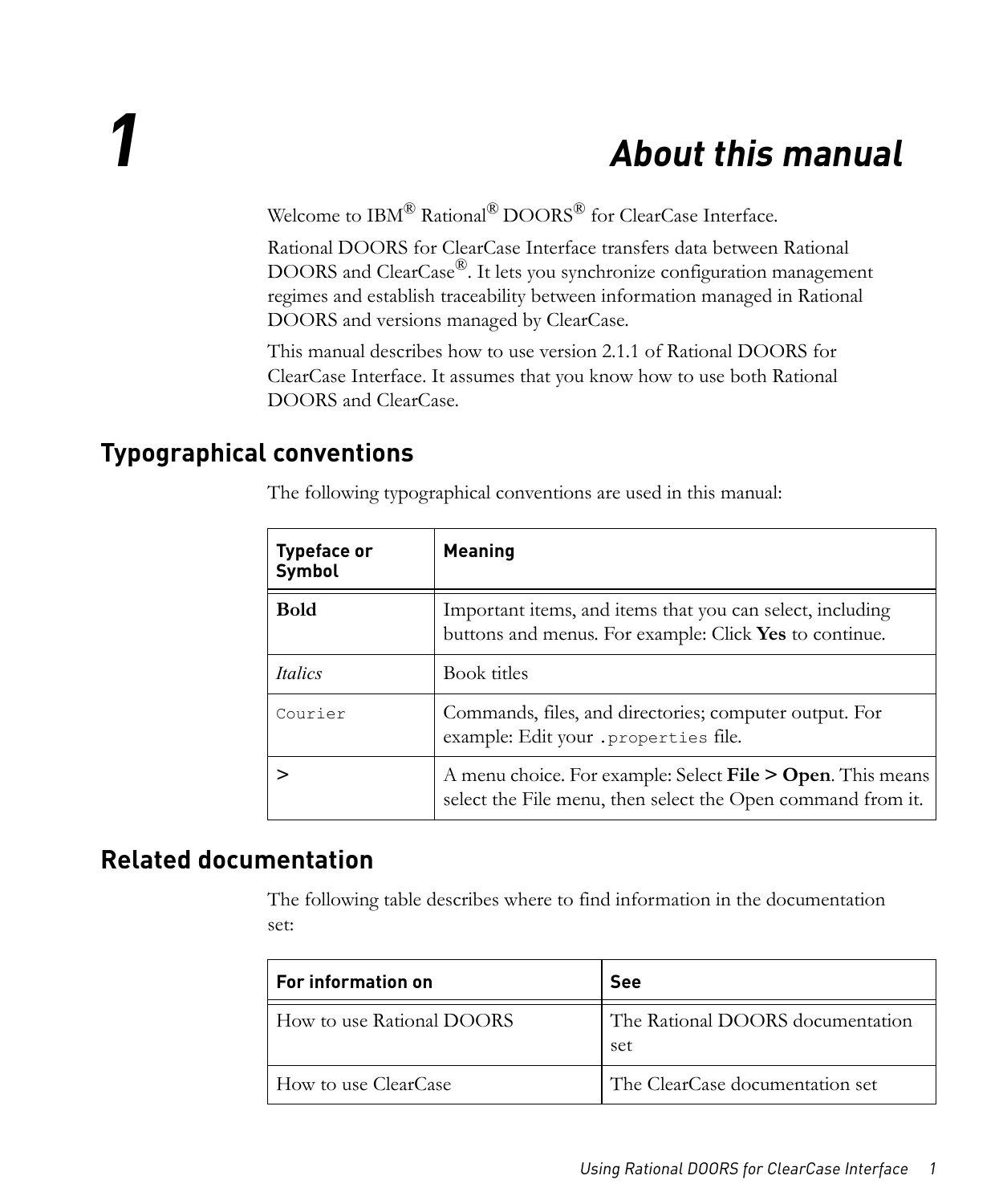| l For information on                                     | See                               |
|----------------------------------------------------------|-----------------------------------|
| How to install Rational DOORS for<br>ClearCase Interface | Rational DOORS Installation Guide |

These documents are on the Rational Information Center at http://publib.boulder.ibm.com/infocenter/rsdp/v1r0m0/index.jsp.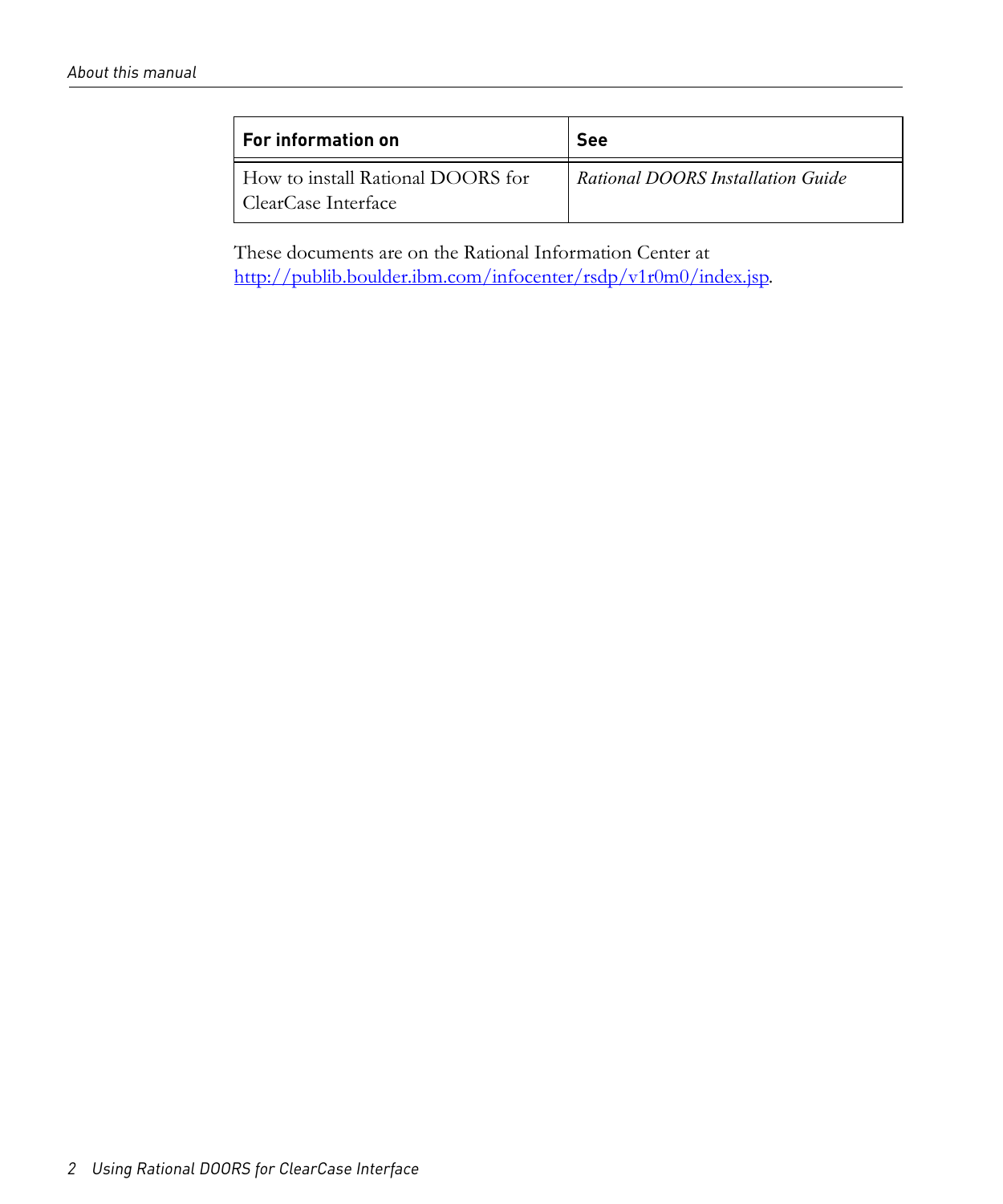# <span id="page-8-0"></span>*2 Concepts*

This chapter introduces Rational DOORS for ClearCase Interface and explains the concepts you need to understand before you use it:

- [About Rational DOORS for ClearCase Interface](#page-8-1)
- [About Rational DOORS for ClearCase Interface functions](#page-8-2)

### <span id="page-8-4"></span><span id="page-8-1"></span>**About Rational DOORS for ClearCase Interface**

Rational DOORS is the world's leading tool for creating, structuring, and managing complex sets of requirements, such as those for a typical software development project. ClearCase from Rational Software Corporation is a source code control and configuration management system.

Rational DOORS for ClearCase Interface is a bridge between these two products, enabling complete lifecycle traceability from requirements through to configuration management.

Rational DOORS for ClearCase Interface allows software project teams to:

- Establish traceability from Rational DOORS information to specific elements, branches or versions in ClearCase.
- Import release information from ClearCase to Rational DOORS.
- Import merge information from ClearCase to Rational DOORS.
- Import ClearCase attributes to Rational DOORS.
- Create Rational DOORS baselines to match ClearCase labels.
- Navigate through all ClearCase elements, versions and branches in one window.
- Generate complete reports on combined ClearCase and Rational DOORS configuration status.

#### <span id="page-8-3"></span><span id="page-8-2"></span>**About Rational DOORS for ClearCase Interface functions**

Rational DOORS for ClearCase Interface provides two functions that are fundamental to integrating configuration management with lifecycle traceability, as follows:

• The ability to represent the configuration item structure stored in ClearCase as a Rational DOORS module.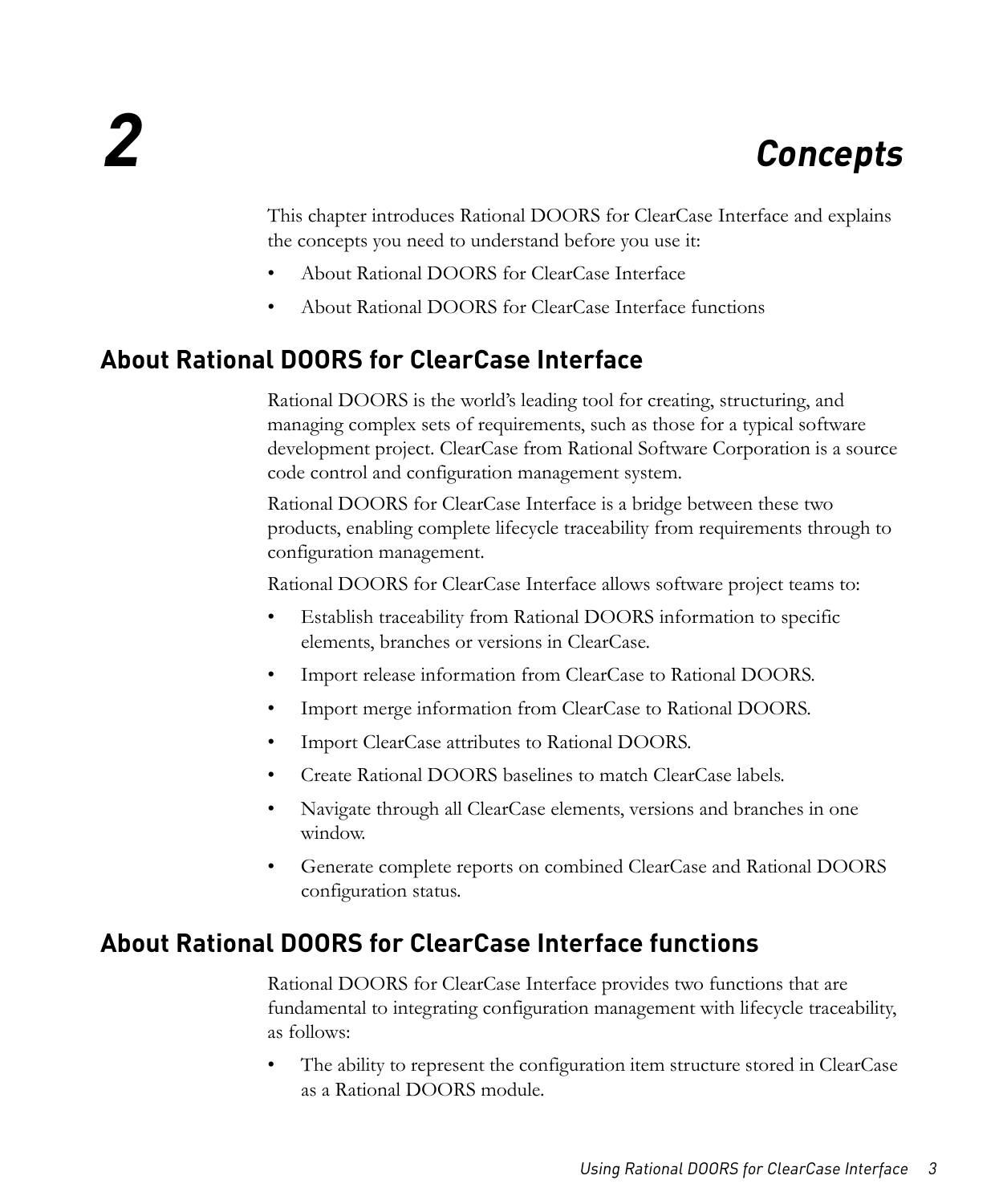<span id="page-9-0"></span>Each element, branch and version in a Versioned Object Base (VOB) is represented by a Rational DOORS object in a hierarchy that represents the complete version tree for the VOB. Merge hyperlinks are stored as Rational DOORS links.

Once you have represented the ClearCase configuration item structure in a Rational DOORS module, you can use regular Rational DOORS link functions to establish traceability from project information stored in Rational DOORS to the configuration items. For example, a ClearCase version object that implements a specific requirement can be directly linked to the corresponding Rational DOORS requirement object. This allows you to demonstrate conformance to requirements at source-code level.

• The ability to baseline Rational DOORS modules using the same labels and comments as the ClearCase data.

This operation uses another Rational DOORS module to store a list of labels that exist in each VOB, and to create baselines automatically for groups of modules. Each baseline is recorded in the Rational DOORS module, providing a configuration-management record of which Rational DOORS baselines relate to which ClearCase labels. This function also provides the important ability to create baselines for many Rational DOORS modules simultaneously.

These two functions create a unified approach to both traceability and information release control, resulting in full lifecycle traceability and rigorous configuration management.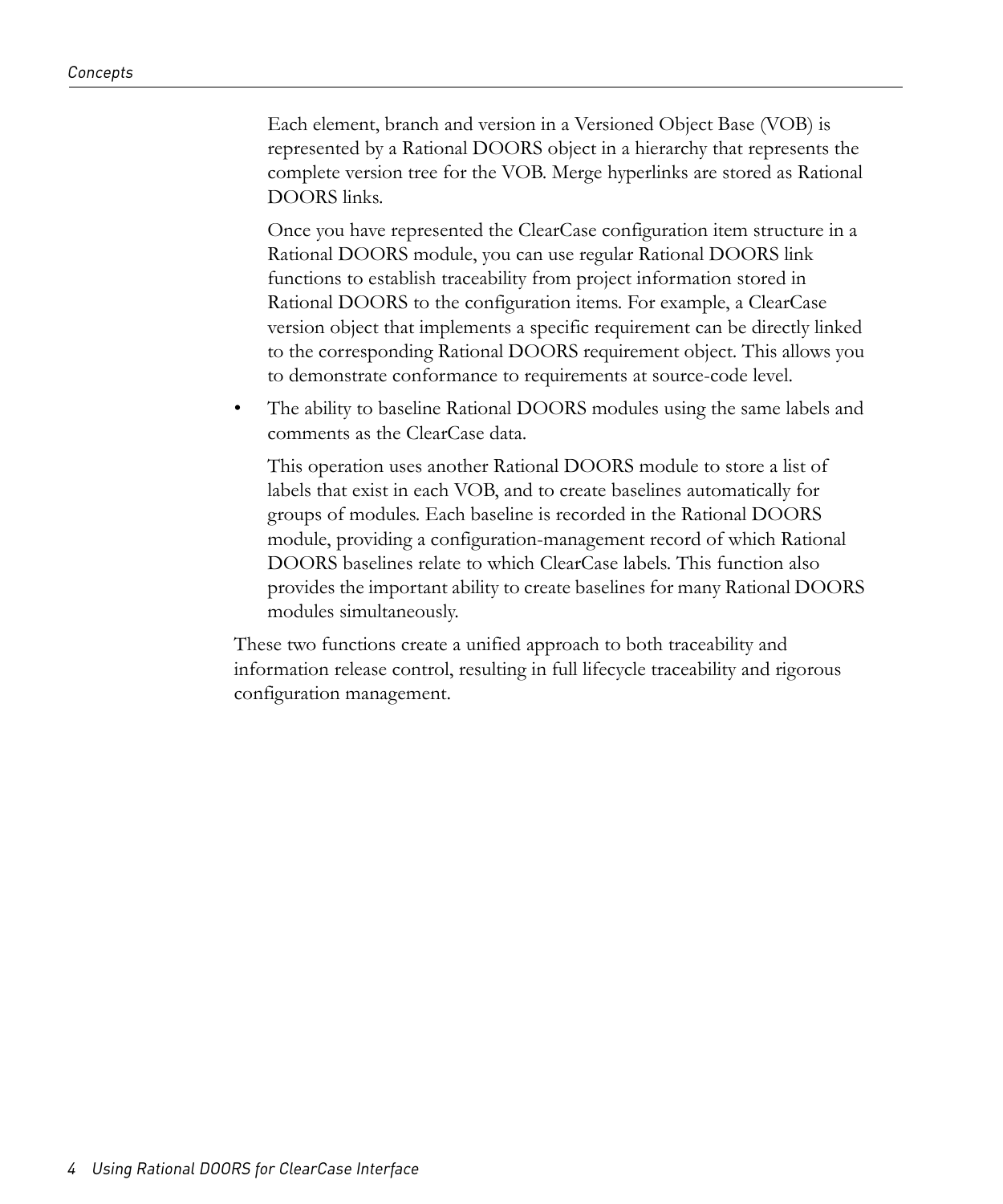## *3 Importing from ClearCase*

<span id="page-10-0"></span>This chapter describes:

- [Importing from ClearCase into Rational DOORS](#page-10-1)
- [Viewing new information](#page-13-0)
- [Understanding imported information](#page-14-0)
- [Using Rational DOORS traceability](#page-16-0)
- [Import exceptions](#page-17-0)

#### <span id="page-10-4"></span><span id="page-10-1"></span>**Importing from ClearCase into Rational DOORS**

This operation reads the complete structure of a VOB into a Rational DOORS module, creating a Rational DOORS object for each element, version and branch. Properties, attributes and labels are also imported.

Access to ClearCase elements is controlled by views that determine which elements, branches and versions are visible. ClearCase provides dynamic and snapshot views, depending on whether you want the views to be updated automatically or manually. Views also control access to derived objects and view-private files.

For these reasons it is vital that you choose the correct view for your import operation. Although Rational DOORS for ClearCase Interface imports all versions and branches, it cannot import view-private files from all views, so you must decide which view to use if you want these to be imported.

Rational DOORS for ClearCase Interface uses Windows® drive letters to select views. You can either choose to use the **Dynamic-views drive**, normally **M:**, or a view representing a specific dynamic or snapshot view. The dynamic views drive allows you to select any view of any VOB without needing to choose a drive letter, simplifying the import operation.

#### <span id="page-10-3"></span><span id="page-10-2"></span>*Importing structures for the first time*

You can choose to import into an empty module or into a module that already contains objects. Each VOB is always imported under its own top-level object.

Normally, you want to maintain your configuration item structure in a special module. However, you might want to store information for several VOBs in the same module. If you choose to do this, the new VOB is imported under a new top-level object at the end of the module.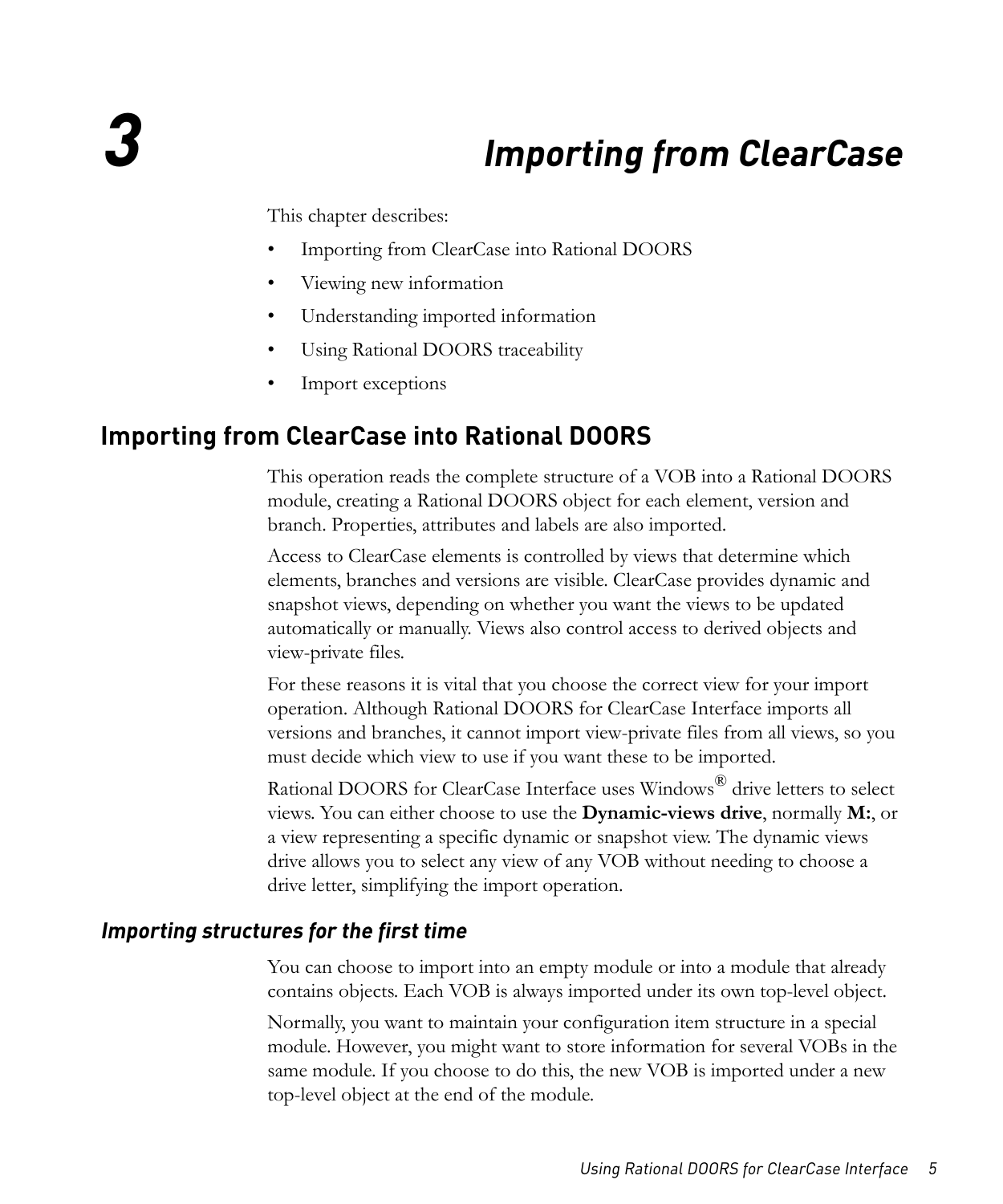#### **To import from ClearCase:**

- **1.** Open the target Rational DOORS module.
- **2.** From the **DOORSConnect** menu, select **ClearCase > Synchronize/import**.
	- **Note** A command prompt window (DOS box) is displayed briefly before the **Import Structure** window displays. This happens when Rational DOORS for ClearCase Interface is communicating with ClearCase, and occurs several times during the import process. Each time, the command prompt window disappears automatically when the process is complete.
- **3.** If you want to import from a dynamic view, make sure that the **Drive** field contains the correct drive. **M**: is the ClearCase default.
- **4.** Select the view in the **View** field.
- **5.** Select the VOB in the **VOB** field. The **Path** field shows the composite path that you have created.

Only mounted VOBs and views are shown. If you do not see the VOB or view you want to import, click **Close** to quit Rational DOORS for ClearCase Interface, then use ClearCase to mount the required VOB and view.

- **6.** If you want to import from a snapshot view or a dynamic view mounted on a specific drive, select **Specific view drive** from the **Type** drop-down list.
- **7.** Select the correct drive and VOB. The **Path** field shows the composite path that you have created.

Only mounted VOBs are shown. If you do not see the VOB you want to import, click **Close** to quit Rational DOORS for ClearCase Interface and use ClearCase to mount the required VOB.

- **8.** Clear the **Create merge links in** box if you do not want to create Rational DOORS links representing ClearCase merge hyperlinks.
- **9.** If you want to create links in the default link module, ClearCase Merges, and it does not exist, it is created automatically the first time you perform an import. In this case, go to step 11.
- **10.** If you want to create links, but not in the default link module, click **Select** to display the **Select Link Module** window.
- **11.** Select the link module you want to use, and click **Select**.
- **12.** Click **Import** to start the import operation.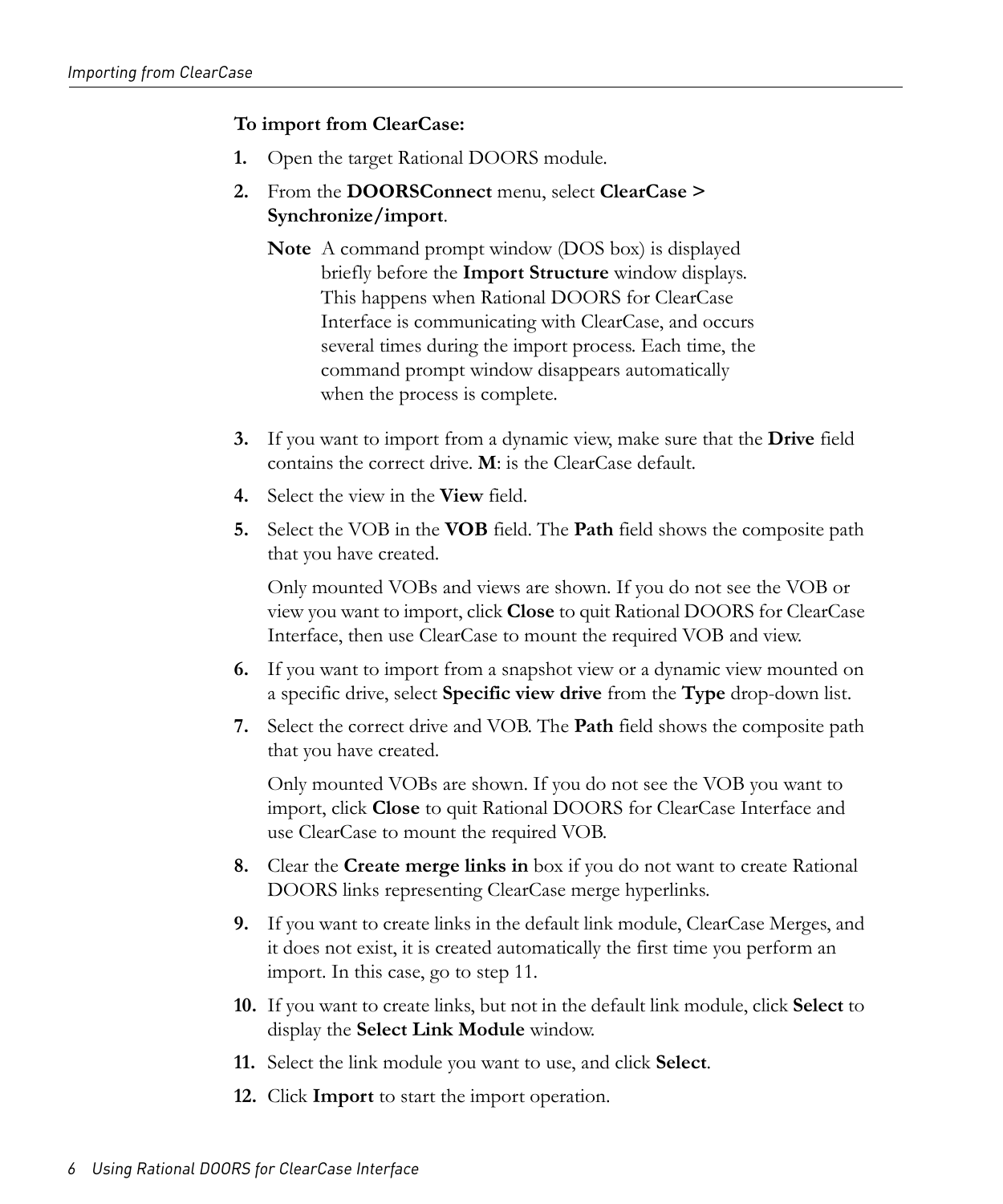Several command prompt windows appear briefly as the operation progresses.

When the import is complete, an import report is displayed.

The import report shows how many new items were created during the import, how many items were updated, how many were deleted and how many merge links were created.

For information on how to use the report window functions, see ["Viewing](#page-13-0)  [new information," on page 8.](#page-13-0)

#### <span id="page-12-3"></span><span id="page-12-0"></span>*Re-importing structures*

It is likely that your ClearCase data will continue to evolve after you have imported it into Rational DOORS. Rational DOORS for ClearCase Interface can synchronize imported data with the state of the ClearCase VOB, adding new elements, versions and links and updating attributes and labels as required.

To synchronize your imported data, select the Rational DOORS object representing the VOB to be re-imported and repeat the procedure in ["Importing](#page-10-2)  [structures for the first time," on page 5](#page-10-2). This object appears at the top of the structure, usually the first object in the module. An import report is displayed, showing the number of items that have been created or updated.

If an item is deleted from the VOB, the equivalent object in the Rational DOORS surrogate module is flagged with the attribute **CC Deleted** set to **True**.

Items that are moved within the VOB, for example a source file moved from one directory to another are moved within the Rational DOORS surrogate module. This allows traceability to be maintained.

#### <span id="page-12-2"></span><span id="page-12-1"></span>*Imported attributes for structures*

ClearCase data is stored in Rational DOORS attributes when it is imported. Attributes that store ClearCase data start with **CC**.

| <b>Attribute</b> | <b>Contains</b>                                                                                                                                                                                                                     |
|------------------|-------------------------------------------------------------------------------------------------------------------------------------------------------------------------------------------------------------------------------------|
| Object Heading   | The name of the ClearCase element. For a version this<br>contains just the tail of the version name. For example, if the<br>extended name of a version is:<br>sysdef.c@@\main\windows\5<br>the Object Heading attribute contains 5. |

ClearCase properties are stored in the following attributes: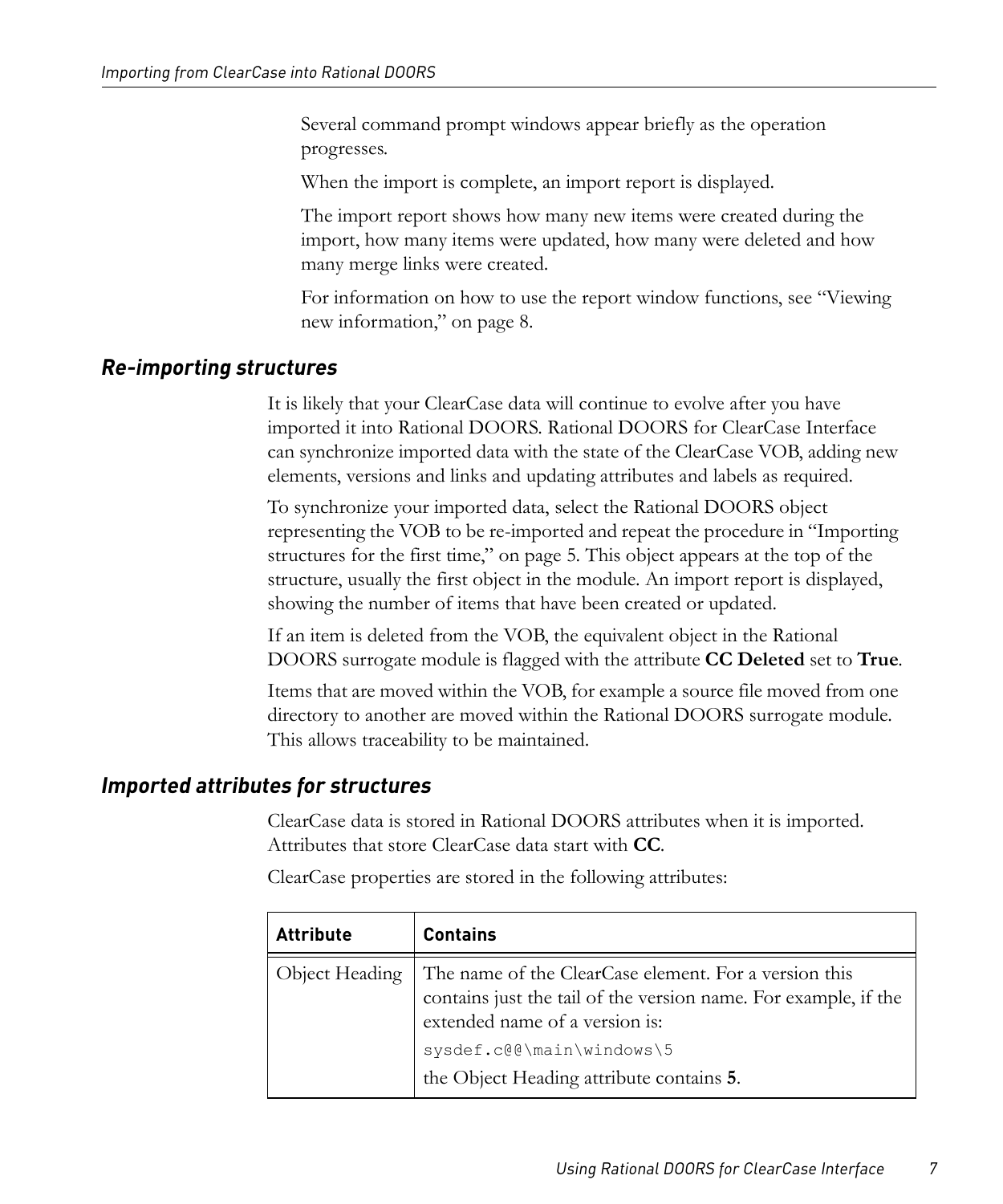| <b>Attribute</b> | <b>Contains</b>                                                                                                                   |
|------------------|-----------------------------------------------------------------------------------------------------------------------------------|
| Object Text      | The ClearCase comment for the element, branch or version.<br>This typically contains the comment from a source file.<br>check-in. |
| CC Kind          | The type of the object. Possible values are VOB, Directory,<br>File, Version, Branch, Derived Object, or Private File.            |
| CC Full Name     | The full version name of an item. In the example above this<br>attribute would contain sysdef.c@@\main\windows\5.                 |
| CC User          | The name of the person who created the element, version or<br>branch.                                                             |
| CC Date          | The date on which the element, version or branch was created.                                                                     |
| CC Merges        | The full name of a version to which this version has been<br>merged.                                                              |
| CC DBID          | The ClearCase database identifier for the item.                                                                                   |

Rational DOORS for ClearCase Interface also imports ClearCase labels and attributes. These are stored as Rational DOORS attributes and the values are kept with each Rational DOORS object.

If you have a ClearCase label **Release\_1**, a Rational DOORS Boolean attribute called **CC Label Release\_1** is created. All versions that are marked with that label have the Rational DOORS attribute set to True. A simple Rational DOORS filter immediately shows which items belong to each release.

If you have a ClearCase attribute **QA\_Status**, a Rational DOORS string attribute called **CC Attr QA\_Status** is created. When an element, branch or version has a value for this attribute it is copied into the Rational DOORS attribute.

Rational DOORS for ClearCase Interface also creates three attributes to store import metadata: **CC Deleted**, **CC New**, and **CC Updated**. These are set each time you import or synchronize, and are the basis for the import report filters. You can create your own filters and views based on these attributes.

#### <span id="page-13-1"></span><span id="page-13-0"></span>**Viewing new information**

Rational DOORS provides many useful ways of viewing imported ClearCase information. It has the advantage of being able to put all the relevant information into a single screen.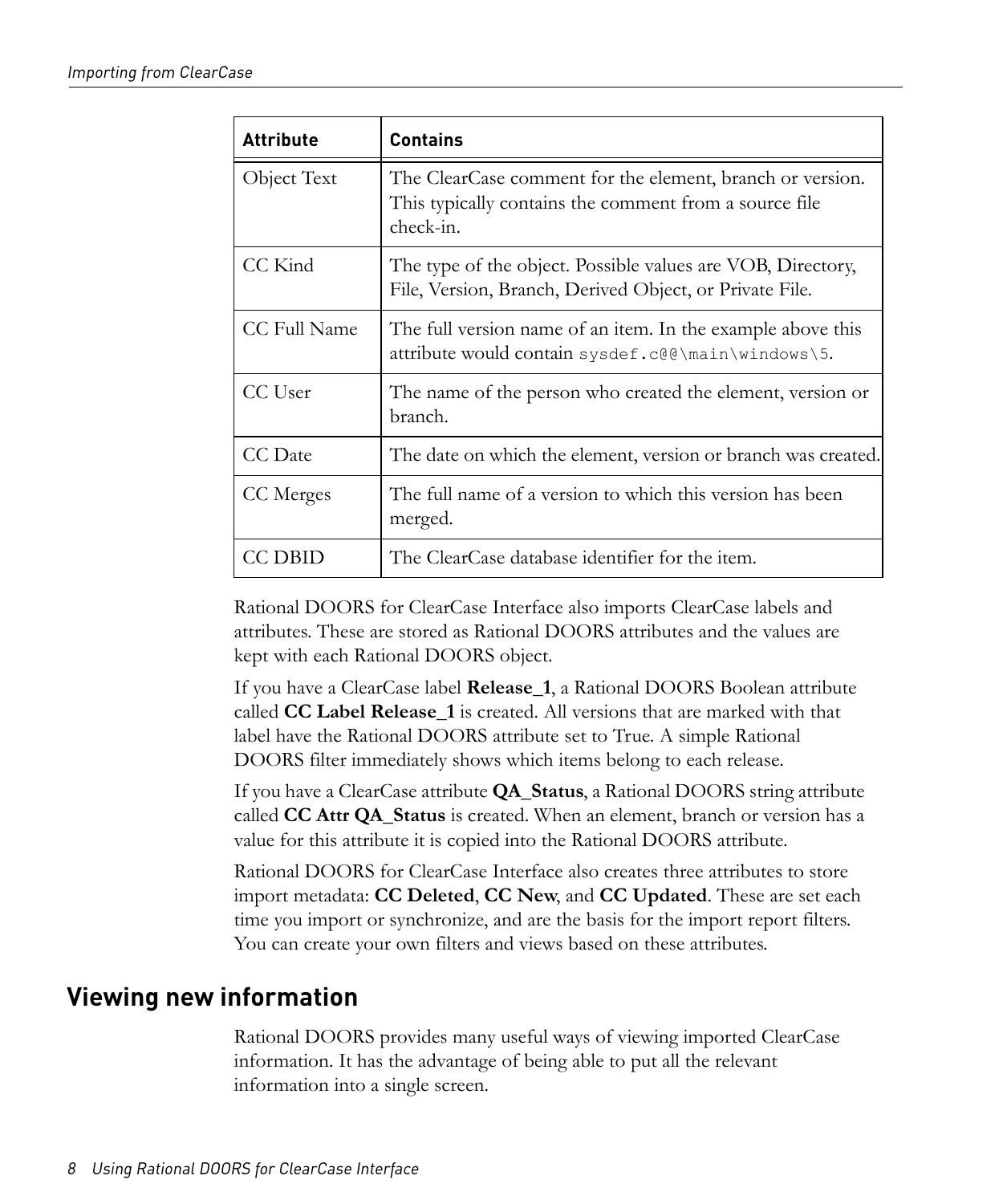Any updated information is clearly shown using the standard Rational DOORS change bars. After an import, new or updated items have their change bars set to red, but the rest of the objects remain unmodified.

In the case of a re-import, you can use the **New items**, **Updated items** and **Deleted items** buttons in the **Import Report** window to show only the items that were new, updated or deleted.

ClearCase information can also be shown in graphics mode, where colors are used to distinguish the different kinds of object. Merge links are clearly shown if you click **View**, then **Show**, then **Graphics Links**. This option is automatically switched on by the **Graphics** button in the ClearCase **Import Report** window.

#### <span id="page-14-4"></span><span id="page-14-0"></span>**Understanding imported information**

This section explains how to interpret the information and how to get the best from it.

#### <span id="page-14-5"></span><span id="page-14-1"></span>*Version structure*

ClearCase version structures are represented as version hierarchies, written using an extended filename syntax, such as the following name:

lookup.c@@main\PERFORMANCE\5

This means that this is the fifth version of the file lookup.c in the PERFORMANCE branch. In ClearCase this structure can be seen graphically element by element when using the Version Tree utility.

Rational DOORS stores this information as a hierarchy of objects containing the names of the elements, branches and versions as headings, with check-in comments as the text.

The Rational DOORS graphics mode has the advantage over the ClearCase Version Tree because it can show many version trees at once.

#### <span id="page-14-3"></span><span id="page-14-2"></span>*Graphics colors*

When each item is imported it is assigned a color for use in graphics mode. This helps provide instant visual recognition of the structure of your data.

The color allocations are as follows:

| Kind       | Color |
|------------|-------|
| <b>VOB</b> | Red   |
| Directory  | Green |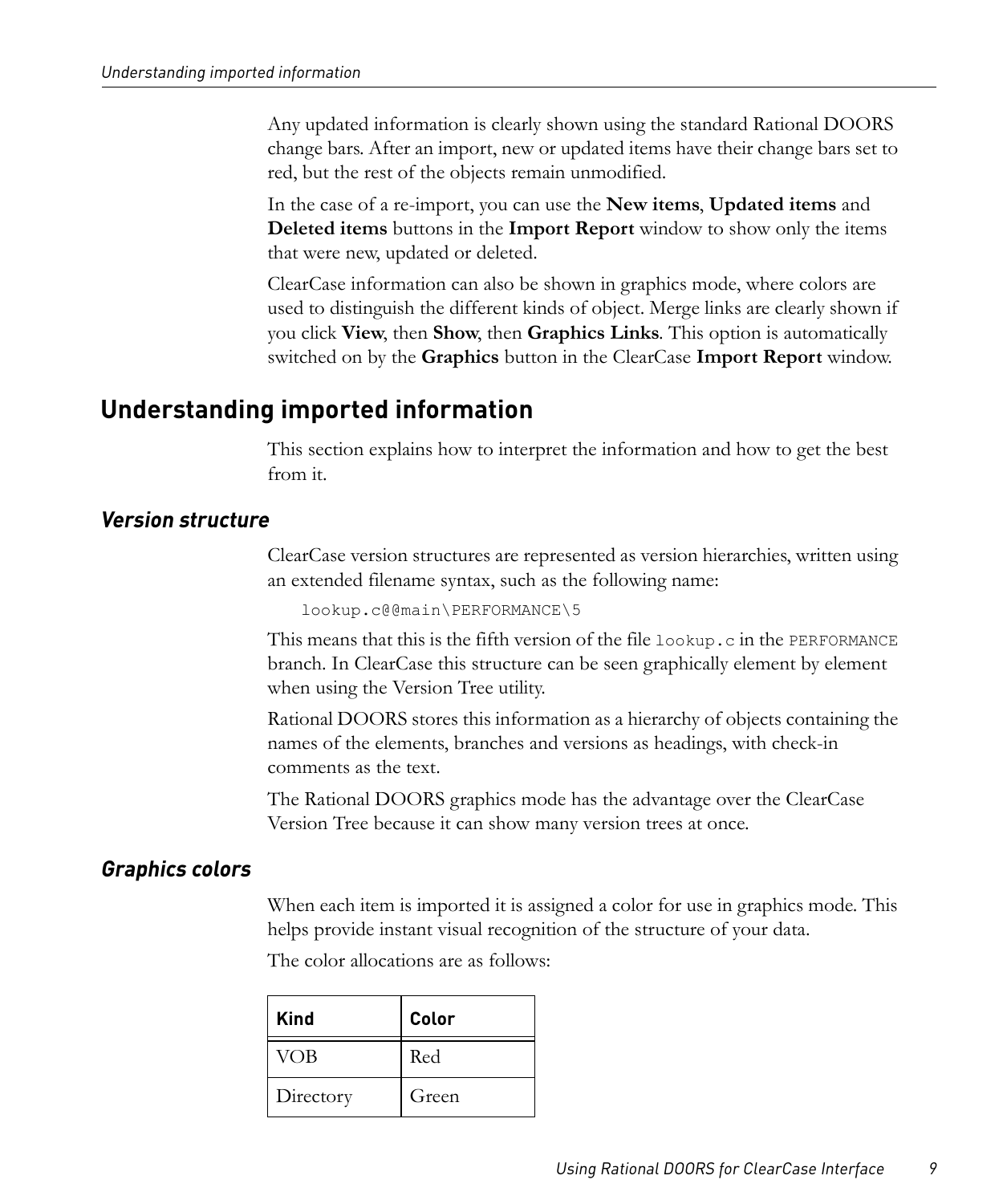| Kind                | Color      |
|---------------------|------------|
| File                | Blue       |
| Version             | Light blue |
| Branch              | Yellow     |
| Derived Object Pink |            |
| Private File        | Orange     |

#### <span id="page-15-3"></span><span id="page-15-0"></span>*ClearCase attributes*

All user-defined ClearCase attributes are imported into Rational DOORS as string attributes with the same name, prefixed with **CC Attr**. For example, the ClearCase attribute **Test\_Status** is called **CC Attr Test\_Status** in Rational DOORS.

Attribute values are imported for all ClearCase elements, versions and branches. If the values of attributes are subsequently changed in ClearCase, the values in Rational DOORS are updated the next time the file is imported.

#### <span id="page-15-4"></span><span id="page-15-1"></span>*Labels*

ClearCase labels are typically used to mark which files were included in a particular release. Labels have names, such as **Patch\_1.1.** The import process creates a Boolean label for each imported label, prefixing the label name with **CC Label**. For this example, the Boolean label would be **CC Label Patch\_1.1**.

Each version that is labeled with a given name, has the Rational DOORS attribute set to True. This can be used in filters, and gives instant indications of what versions were used in a given release.

#### <span id="page-15-5"></span><span id="page-15-2"></span>*Merge links*

ClearCase uses hyperlinks to indicate where files have been merged. These can be imported into Rational DOORS as regular Rational DOORS links. This import process is optional, and can be turned off using the **Create merge links** check box.

Links are created from the version to the one it is merged with, typically from a branch to the main stream. This is equivalent to the direction of the ClearCase hyperlinks.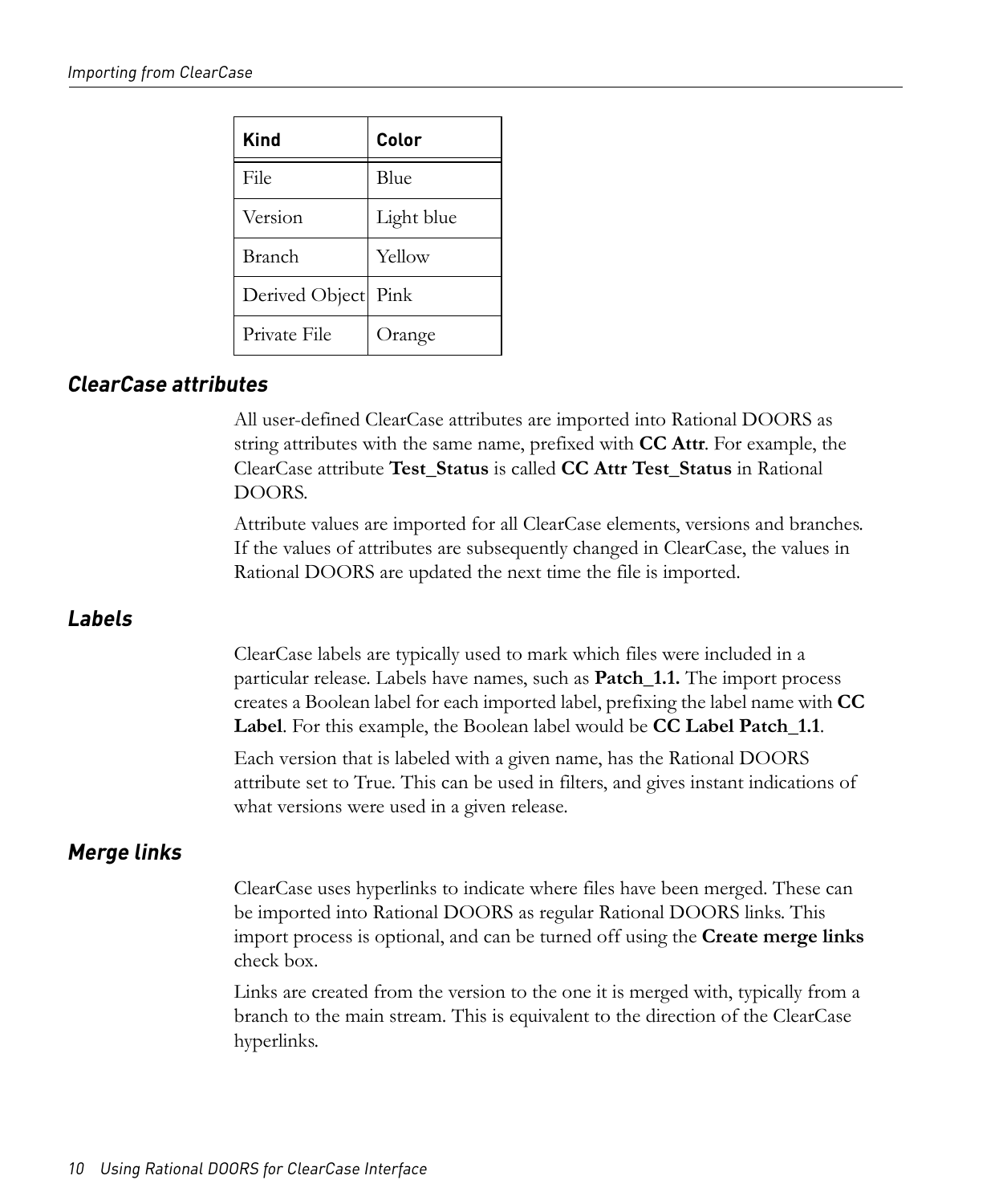The best way of viewing merge links is to turn on the display of graphics links by clicking **View**, then **Show**, then **Graphics Links**. Alternatively, all the normal Rational DOORS link viewing and analysis mechanisms are available.

#### <span id="page-16-4"></span><span id="page-16-0"></span>**Using Rational DOORS traceability**

Once imported into Rational DOORS, the ClearCase structure can be treated as normal in Rational DOORS. This means that the ClearCase structure can be included in your traceability schema. A typical application of this is to link source code modules to requirements in order to check which requirements have been met. This is only one case where traceability could be useful, as outlined below.

#### <span id="page-16-3"></span><span id="page-16-1"></span>*Managing links*

You can use any of the standard methods for creating links between ClearCase configuration items and other Rational DOORS information:

- Drag and drop
- **Link > Create links**
- Link module matrix

In each case you must take into account the correct direction for links to allow impact and traceability analyses to be performed as required. These analyses can be performed using the standard tools:

- Pop-up menus
- **Analysis > Impact** or **Analysis > Trace**
- Layout DXL
- **Analysis > Wizard**

The **Analysis Wizard** is particularly good for creating customized traceability reports. With this, you could create a report that shows the relationship between change requests and code check-ins, showing complete version names in the context of the change requests.

Links can be deleted using any of the standard techniques.

#### <span id="page-16-2"></span>*Applications of imported structures*

Rational DOORS can be used to store any kind of structured information, so it is likely that you already have information that can be usefully linked to the configuration items. In addition to the classic application of requirements traceability, you can also build links from change requests, bug reports, design information, test plans and project plans to ClearCase versions.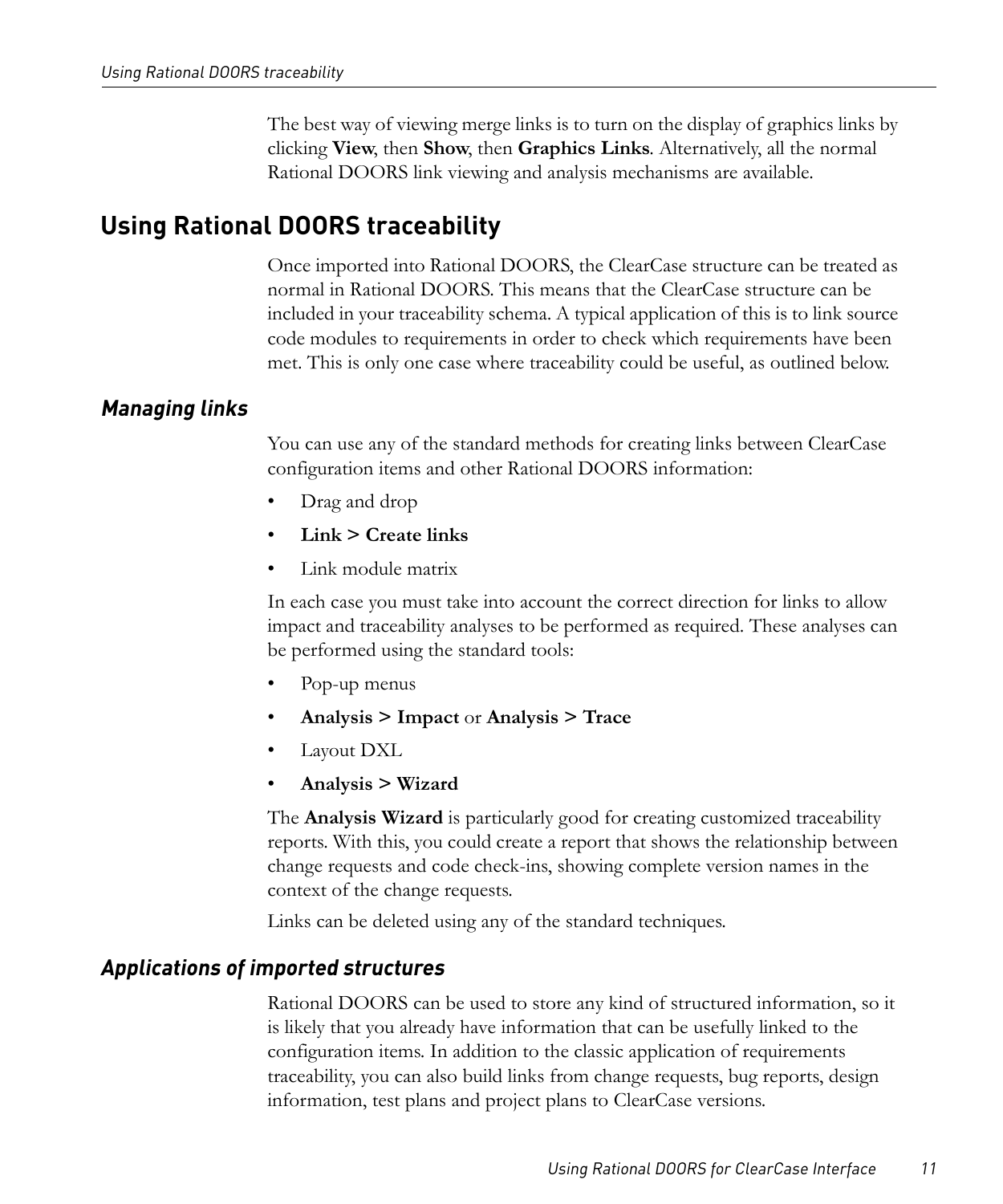Once in place, you can demonstrate that specific changes have been implemented, or create reports that justify all checked in changes.

Another application is the creation of complete product manifests. Using the Rational DOORS export functions, you can create documents in Word, HTML or any other supported format, that lists the document version included in a shipment.

#### <span id="page-17-1"></span><span id="page-17-0"></span>**Import exceptions**

The Rational DOORS for ClearCase Interface import process is designed to import the information that you need most in your Rational DOORS-based lifecycle traceability scheme. To this end there are some items that are not imported. Two items that are deliberately not imported are listed below.

- Any version that is checked out is not imported until it is checked in. Any item that would be selected only with a **\CHECKEDOUT** configuration specification rule is specifically ignored. If a checked in item has been merged with an item that is still checked out the **CC Merges** attribute contains the reference; for example **\main\CHECKEDOUT**. However, no Rational DOORS link is created until the merge target is checked in.
- Versions of directory elements are not imported. Rational DOORS for ClearCase Interface only imports from the directories that are selected by the configuration specification of the view from which you import.

Private files and derived objects from multiple views can be imported by repeating the import process from those different views. If there are several elements of the same name, Rational DOORS for ClearCase Interface has no way of distinguishing them; it then considers each private one an update of an earlier import.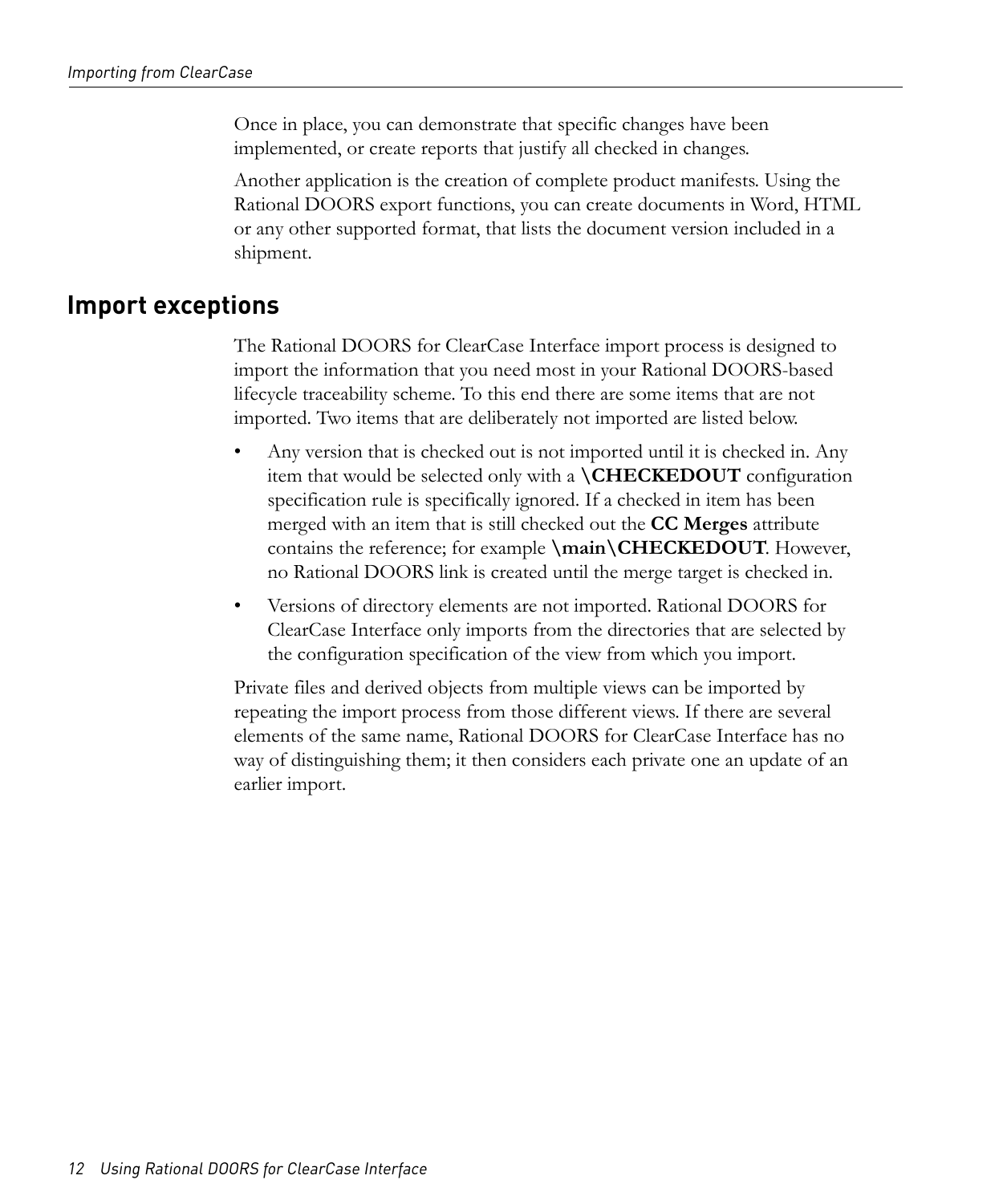## <span id="page-18-0"></span>*4 Labelling Rational DOORS baselines*

This chapter describes:

- [Importing ClearCase labels into Rational DOORS](#page-18-1)
- [Creating Rational DOORS baselines](#page-20-2)
- [Understanding results](#page-21-0)
- [Using Rational DOORS traceability](#page-22-1)

#### <span id="page-18-3"></span><span id="page-18-1"></span>**Importing ClearCase labels into Rational DOORS**

ClearCase labels are typically used to mark which files were included in a particular release. Labels have names, such as **Release\_3**, which can be attached to versions of ClearCase elements. Labels can be attached to any version, and do not restrain in any way the numbering system.

Rational DOORS baselines create frozen versions of modules that are similar to checked-in versions of files: they can be referenced, but not changed. Baselines are numbered progressively using major and minor versions, plus a textual suffix.

ClearCase labels are ideal for use as Rational DOORS baseline suffixes, where they can be used for the same purpose as in ClearCase. This is the main function of the Rational DOORS for ClearCase Interface baseline labelling function.

Baseline labelling is a two-step process: importing labels and creating baselines. The import process sets up a structure where a record of each created baseline is kept. This section describes the import step while the section ["Creating Rational](#page-20-2)  [DOORS baselines," on page 15](#page-20-2) describes baseline creation.

Even though labels are directly related to a VOB, access to ClearCase is still controlled by views. For these reasons you must choose a view for your import operation.

#### <span id="page-18-4"></span><span id="page-18-2"></span>*Importing labels for the first time*

You can choose to import into an empty module or into a module that already contains objects. The set of labels from each VOB is always imported under its own top-level object.

Normally, you would maintain your label and baseline structure in a special module, though you might choose to store label information for several VOBs in the same module. If you choose to do this, the new VOB will be imported under a new level one object at the end of the module.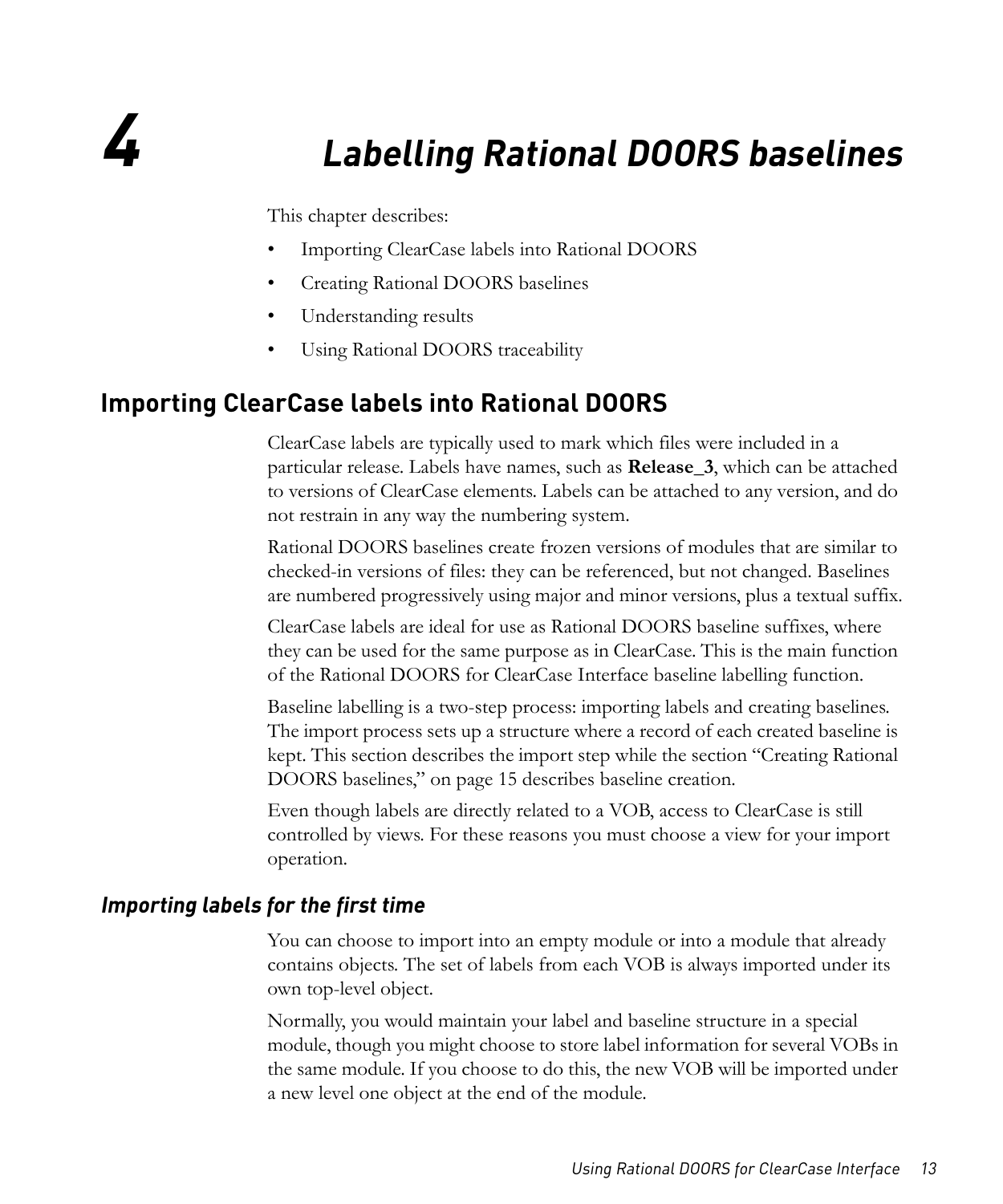It is advisable not to store label and baseline information in the same module as the imported ClearCase configuration structure.

#### **To import labels from ClearCase:**

- **1.** Log in to Rational DOORS as a Database Manager, a Project Manager, or a Custom user with the power to archive data.
- **2.** Open your target Rational DOORS module.
- **3.** Select **DOORSConnect > ClearCase > Label baselines**.

A command prompt window (DOS box) is displayed briefly before the **Import ClearCase Labels** window is displayed. This occurs when Rational DOORS for ClearCase Interface is communicating with ClearCase.

If you want to import from a dynamic-view make sure that the **Drive** field contains the correct drive. **M**: is the ClearCase default.

- **4.** Select the view in the **View** field.
- **5.** Select the VOB in the **VOB** field. The **Path** field shows the composite path that you have created.
	- **Note** Only mounted VOBs and views are shown. If you do not see the VOB or view you want to import, click **Close** to quit Rational DOORS for ClearCase Interface, then use ClearCase to mount the required VOB and view.
- **6.** If you want to import from a snapshot view or a dynamic view mounted on a specific drive, select **Specific view drive** from the **Type** drop-down list.
- **7.** Select the correct drive and VOB. The **Path** field shows the composite path that you have created.
	- **Note** Only mounted VOBs are shown. If you do not see the VOB you want to import, click **Close** to quit Rational DOORS for ClearCase Interface, then use ClearCase to mount the required VOB.
- **8.** Click **Import** to start the import operation.

A command prompt window appears briefly.

**9.** When the import is complete, the Rational DOORS module is updated and the **Apply Label to Modules** window is displayed. For further information, see ["Creating Rational DOORS baselines," on page 15.](#page-20-2)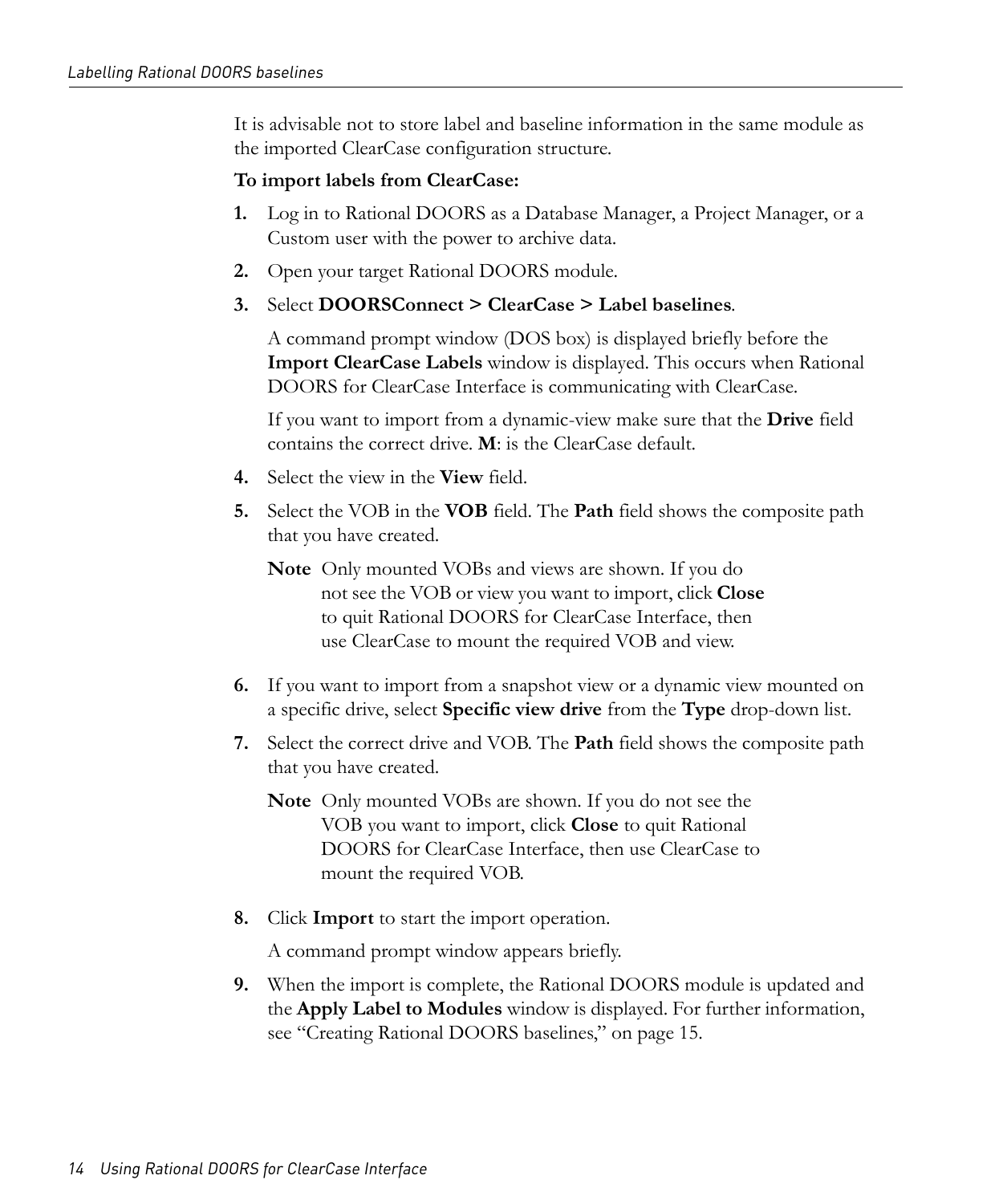#### <span id="page-20-5"></span><span id="page-20-0"></span>*Re-importing labels*

It is likely that after you have completed this baseline labelling operation you will create more ClearCase labels. For this reason, Rational DOORS for ClearCase Interface can synchronize existing imported labels with the state of the ClearCase VOB, adding new labels as required.

To do this, select the VOB object at the top of the label and baseline structure, then repeat the procedure in ["Importing labels for the first time," on page 13.](#page-18-2)

#### <span id="page-20-3"></span><span id="page-20-1"></span>*Imported attributes for labels*

ClearCase data is stored in Rational DOORS attributes when it is imported. Attributes that store ClearCase data start with **CC**.

| <b>Attribute</b> | <b>Meaning</b>                                                                |
|------------------|-------------------------------------------------------------------------------|
| Object Heading   | The name of the ClearCase label.                                              |
| Object Text      | The ClearCase comment for the label, specified when the<br>label was created. |
| CC Kind          | The object type. Possible values are VOB, Label and<br>Baseline.              |
| CC User          | The name of the person who created the label.                                 |
| CC Date          | The date on which the label was created.                                      |

ClearCase properties are stored in the following attributes:

#### <span id="page-20-4"></span><span id="page-20-2"></span>**Creating Rational DOORS baselines**

The second step of the import process is the creation of Rational DOORS baselines using an imported ClearCase label.

You create baselines using the **ClearCase Apply Label to Modules** dialog box.

#### **To create labeled baselines:**

- **1.** Ensure all necessary Rational DOORS modules are closed and not in use by others.
- **2.** Select the required label from the list in **ClearCase labels**.
- **3.** Select the required module from the list in **Rational DOORS modules**. You can select any number of modules in this list. Use **Select all** and **Clear all** to simplify the selection process if you have a lot of modules.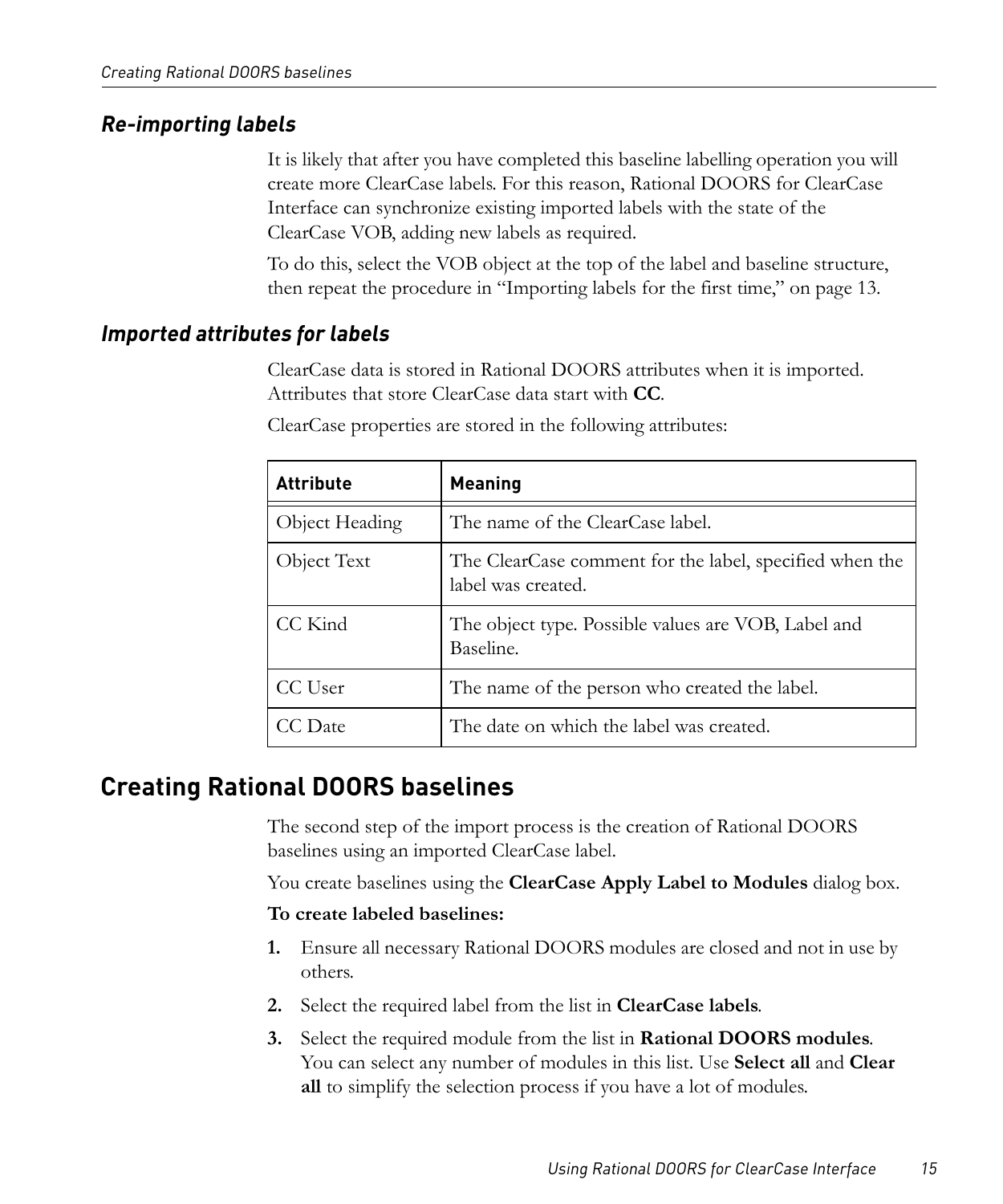- **4.** Select the type of baseline required: **Suffix only**, **Minor** or **Major** version.
- **5.** Select whether you want to include a suffix by clicking **Use suffix**. The default suffix is the selected ClearCase label. You can modify it before use if required.
- **6.** Modify the label comment, if necessary. It is used as annotation for the baseline.
- **7.** Click **Baseline**. You are asked to confirm the operation twice. To create the baseline, Rational DOORS needs to open all the selected modules in exclusive edit mode. This means you must make sure that no one else has any of the modules open in either exclusive or shareable edit modes.

Once a baseline has been created, it cannot be destroyed or recreated, so you must be absolutely certain that a group baselining operation is correct before proceeding.

Baselines are created for each of the specified modules, and the label module is updated to contain a baseline-creation object for each module.

The attribute **CC Baseline** is created and filled with the baseline name for each baseline creation object.

When the baseline creation is complete, a **Baseline Labelling Report** dialog box is displayed, showing how many labels and baselines were created.

For further information on how to use the **Baseline Labelling Report** window functions, see ["Understanding results," on page 16.](#page-21-0)

#### <span id="page-21-2"></span><span id="page-21-0"></span>**Understanding results**

All the normal Rational DOORS viewing mechanisms can be used on the label and baseline structure. The information can be displayed in either document or graphics mode. Each object type has been allocated a color to aid visual identification.

#### <span id="page-21-3"></span><span id="page-21-1"></span>*Graphics colors*

When each item is imported it is assigned a color for use in graphics mode. This helps provide instant visual recognition of the structure of your data.

**Kind Color** VOB Red

The color allocations are as follows: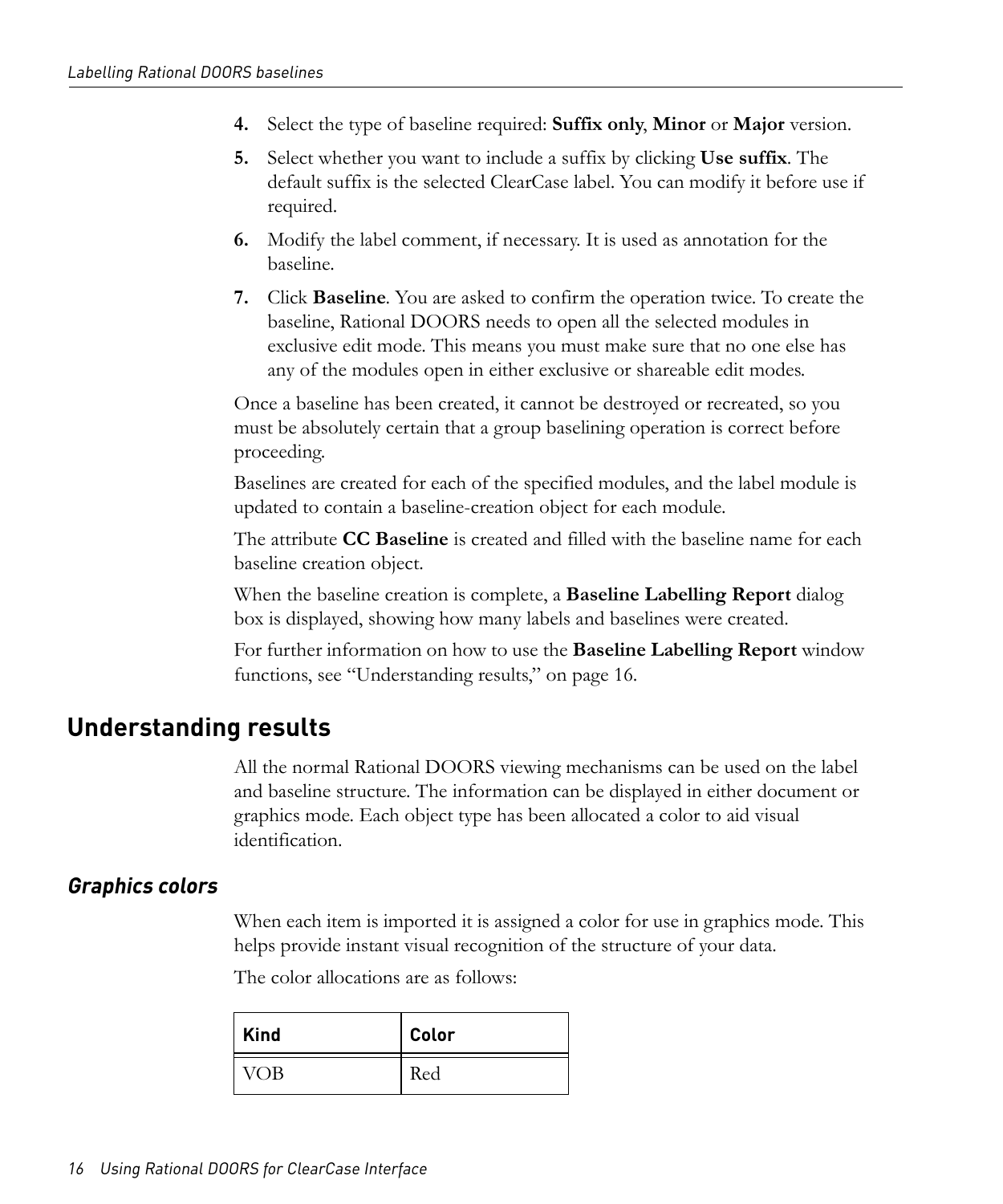| Kind           | Color  |
|----------------|--------|
| Label          | Green  |
| Baseline       | Blue   |
| Derived Object | Pink   |
| Private File   | Orange |

#### <span id="page-22-3"></span><span id="page-22-0"></span>*Viewing new information*

If you re-import labels or create new labels in the same module, you can use the Apply filter button on the **Baseline Labelling Report** dialog box so that only the new items are displayed.

#### <span id="page-22-5"></span><span id="page-22-1"></span>**Using Rational DOORS traceability**

By storing information on labels and baselines in a Rational DOORS module, they can be included in your traceability schema. In this way you can link details of released information directly to project plans and other applications, as outlined below.

#### <span id="page-22-4"></span><span id="page-22-2"></span>*Managing links*

You can use any of the following standard methods for creating links between label and baseline objects and other Rational DOORS information:

- Drag and drop
- **Link > Create links**
- Link module matrix

In each case you must take into account the correct direction for links to allow impact and traceability analyses to be performed as required. These analyses can be performed using the following standard tools:

- Pop-up menus
- **Analysis > Impact** or **Analysis > Trace**
- Layout DXL
- **Analysis > Wizard**

The last item, the analysis wizard, is particularly good for creating customized traceability reports. With this, you could create a report that shows the relationship between code check-ins and module baselines, showing complete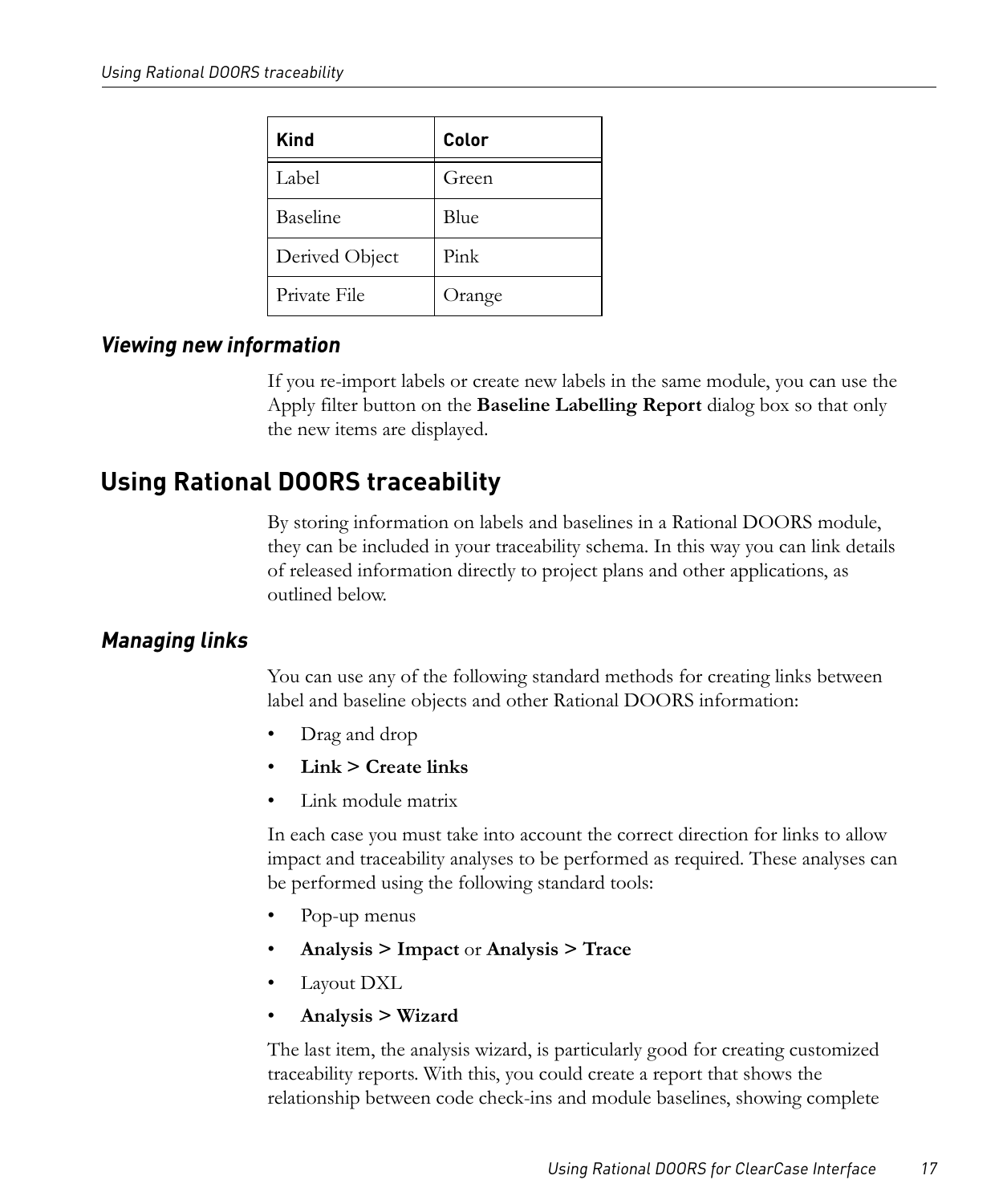version names, baseline specifications, and dates in the context of planning information.

Links can be deleted by using any of the standard techniques.

#### <span id="page-23-0"></span>*Applications of imported labels*

Rational DOORS can be used to store any kind of structured information, so it is highly likely that in your data you already have information that can be linked to baseline records. You might use it to associate particular module baselines with deliveries made to customers with specific requirements.

Another application is to create complete product manifests. Using the Rational DOORS export functions, you can create documents in Word, HTML or any other supported format, that lists the document version included in a shipment.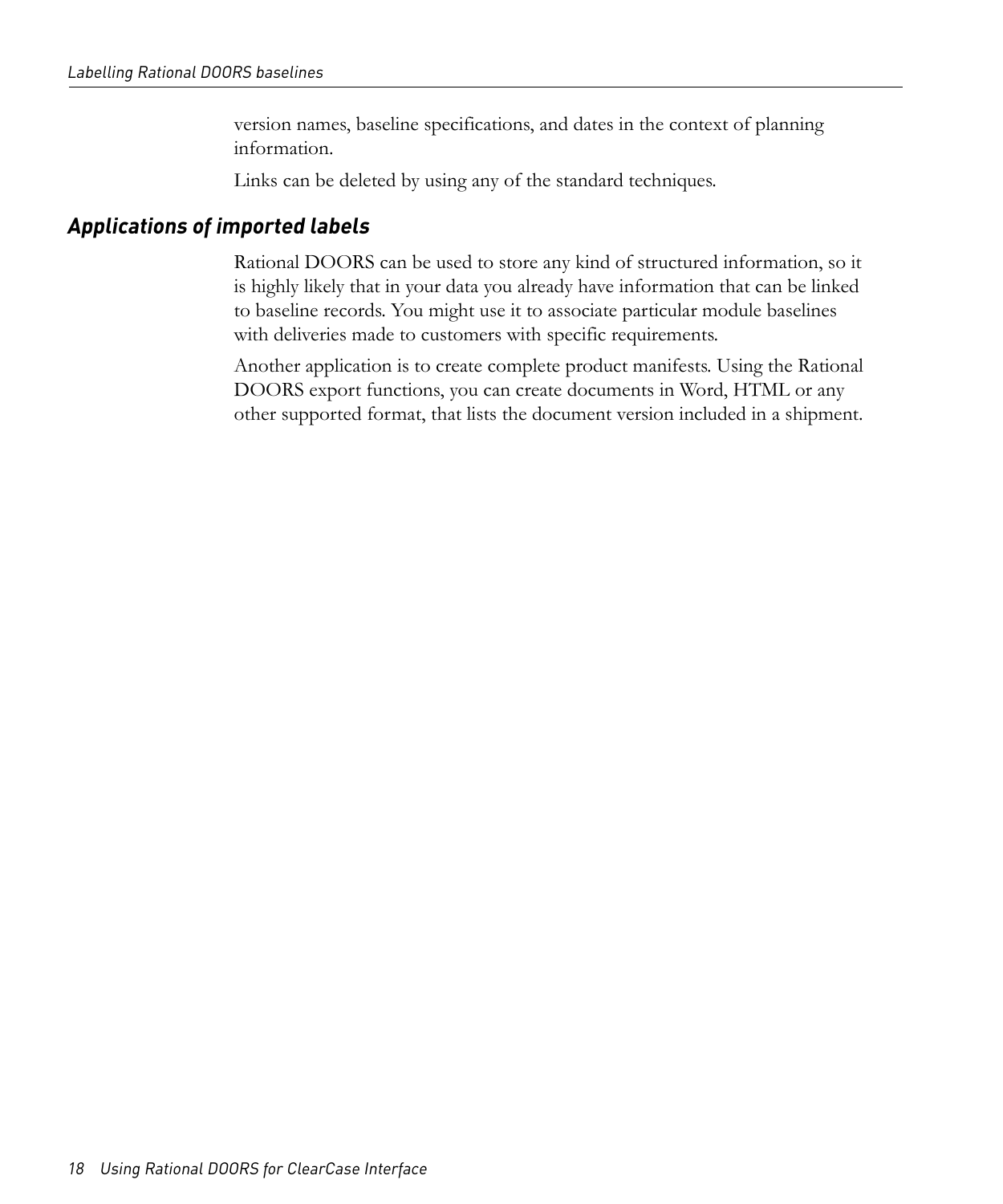## <span id="page-24-0"></span>*5 Troubleshooting*

• [Poor performance when importing data to Rational DOORS](#page-24-1)

### <span id="page-24-1"></span>**Poor performance when importing data to Rational DOORS**

When importing data from ClearCase into Rational DOORS, the operation may take a long time and may appear to hang.

To resolve this problem, do the following before importing:

- **1.** Open up Windows Task Manager.
- **2.** Go to the **Processes** tab.
- **3.** Right-click on the **DOORS.exe** process and for the **Set priority** menu option, click **low**.
- **4.** Try the operation in the integration again.
- **5.** Once the import operation has finished, set the priority of the process back to **normal**.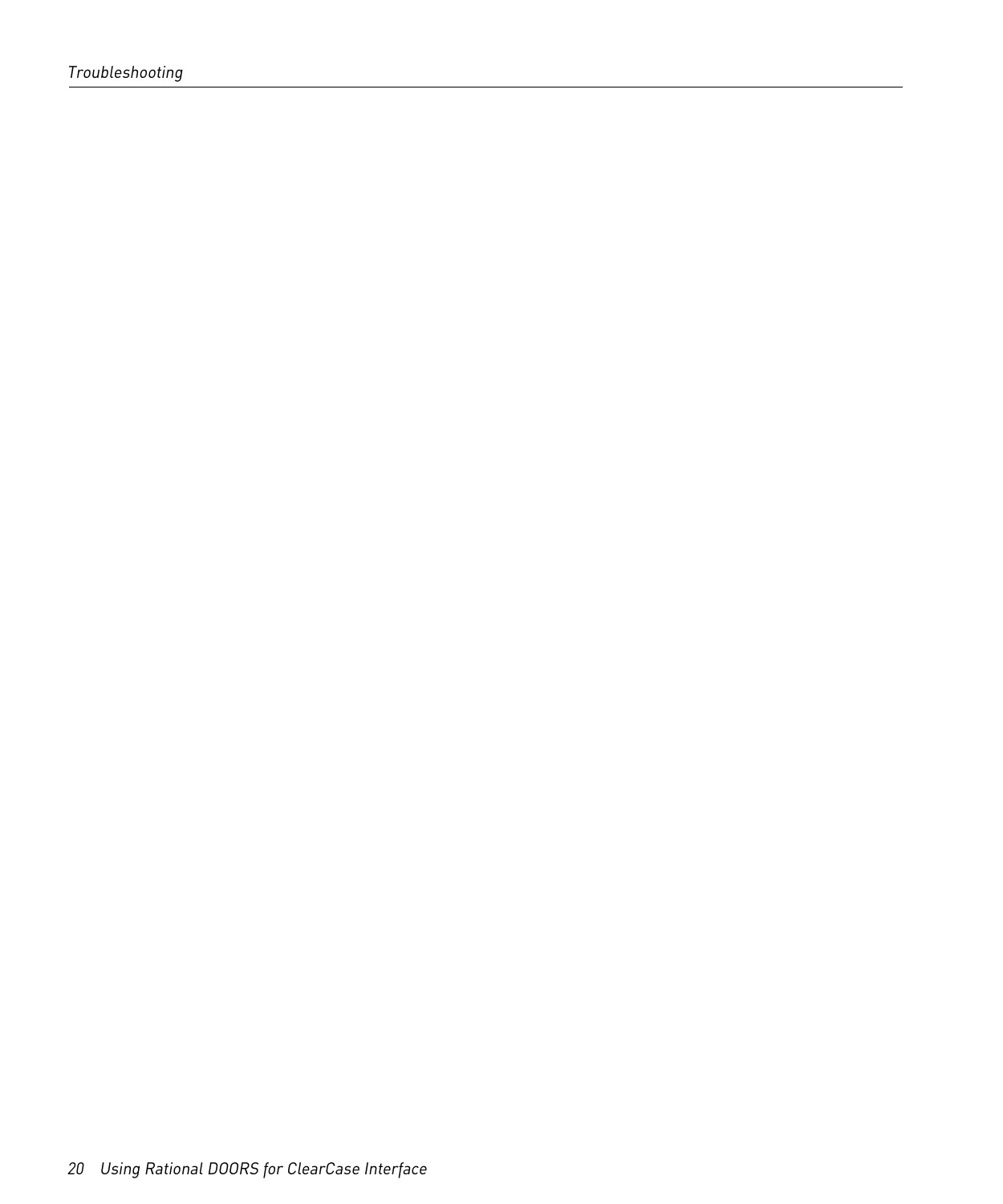## <span id="page-26-0"></span>*6 Contacting support*

This chapter contains the following topics:

- [Contacting IBM Rational Software Support](#page-26-1)
- **[Prerequisites](#page-26-2)**
- [Submitting problems](#page-27-0)
- <span id="page-26-3"></span>• [Other information](#page-29-0)

#### <span id="page-26-1"></span>**Contacting IBM Rational Software Support**

If the self-help resources have not provided a resolution to your problem, you can contact IBM Rational Software Support for assistance in resolving product issues.

**Note** If you are a heritage Telelogic customer, you can go to http://support.telelogic.com/toolbar and download the IBM Rational Telelogic Software Support browser toolbar. This toolbar helps simplify the transition to the IBM Rational Telelogic product online resources. Also, a single reference site for all IBM Rational Telelogic support resources is located at

http://www.ibm.com/software/rational/support/telelogic/

#### <span id="page-26-2"></span>**Prerequisites**

To submit your problem to IBM Rational Software Support, you must have an active Passport Advantage® software maintenance agreement. Passport Advantage is the IBM comprehensive software licensing and software maintenance (product upgrades and technical support) offering. You can enroll online in Passport Advantage from

http://www.ibm.com/software/lotus/passportadvantage/howtoenroll.html.

- To learn more about Passport Advantage, visit the Passport Advantage FAQs at http://www.ibm.com/software/lotus/passportadvantage/brochures\_faqs\_ quickguides.html.
- For further assistance, contact your IBM representative.

To submit your problem online (from the IBM Web site) to IBM Rational Software Support, you must additionally: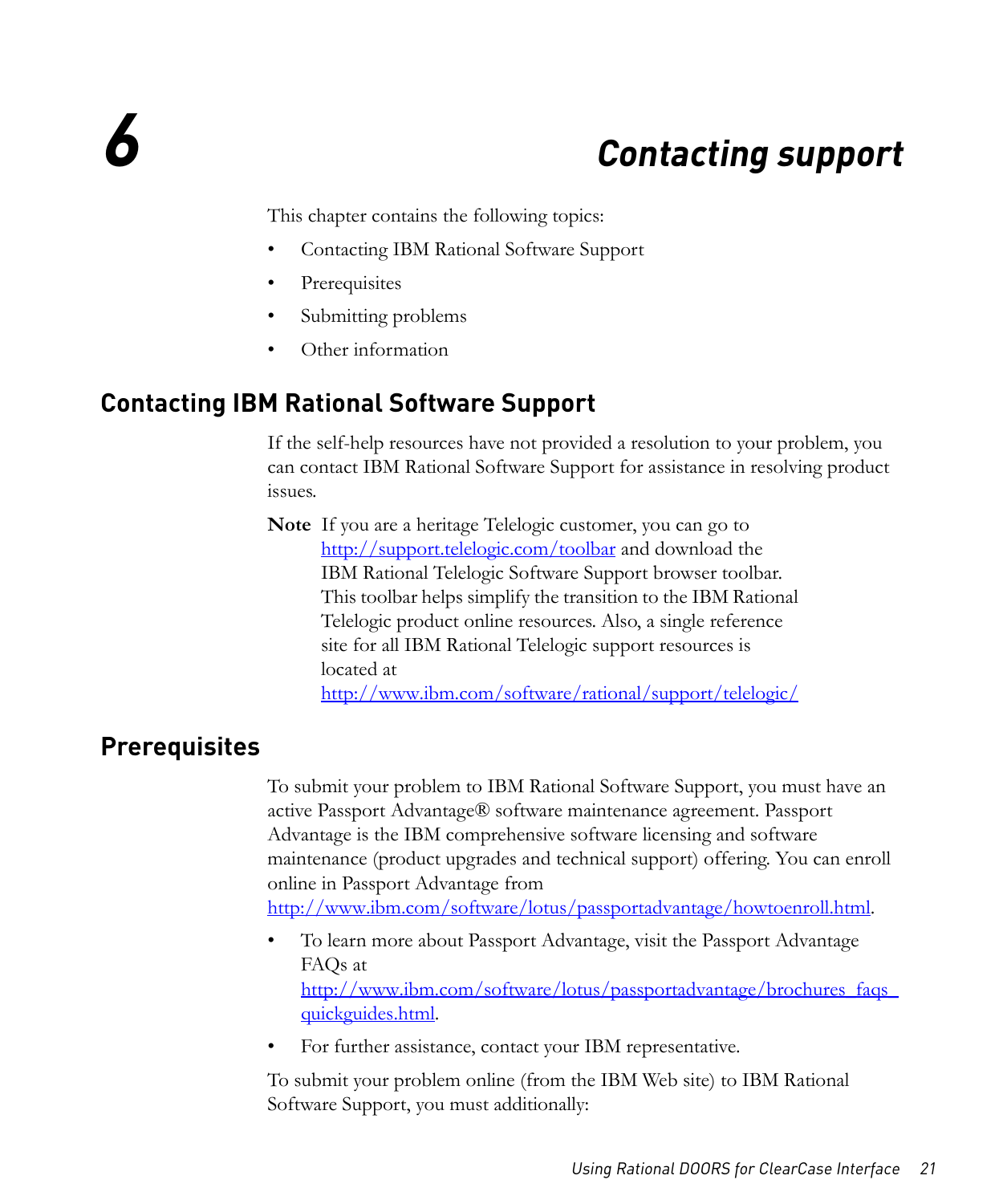- Be a registered user on the IBM Rational Software Support Web site. For details about registering, go to http://www-01.ibm.com/software/support/.
- Be listed as an authorized caller in the service request tool.

#### <span id="page-27-0"></span>**Submitting problems**

To submit your problem to IBM Rational Software Support:

**1.** Determine the business impact of your problem. When you report a problem to IBM, you are asked to supply a severity level. Therefore, you need to understand and assess the business impact of the problem that you are reporting.

Use the following table to determine the severity level.

| <b>Severity</b>             | <b>Description</b>                                                                                                                                                                       |
|-----------------------------|------------------------------------------------------------------------------------------------------------------------------------------------------------------------------------------|
| 1                           | The problem has a <i>critical</i> business impact: You are unable to<br>use the program, resulting in a critical impact on operations.<br>This condition requires an immediate solution. |
| $\mathcal{D}_{\mathcal{L}}$ | This problem has a <i>significant</i> business impact: The program<br>is usable, but it is severely limited.                                                                             |
| 3                           | The problem has <i>some</i> business impact: The program is<br>usable, but less significant features (not critical to<br>operations) are unavailable.                                    |
|                             | The problem has <i>minimal</i> business impact: The problem<br>causes little impact on operations or a reasonable<br>circumvention to the problem was implemented.                       |

- **2.** Describe your problem and gather background information, When describing a problem to IBM, be as specific as possible. Include all relevant background information so that IBM Rational Software Support specialists can help you solve the problem efficiently. To save time, know the answers to these questions:
	- What software versions were you running when the problem occurred?

To determine the exact product name and version, use the option applicable to you: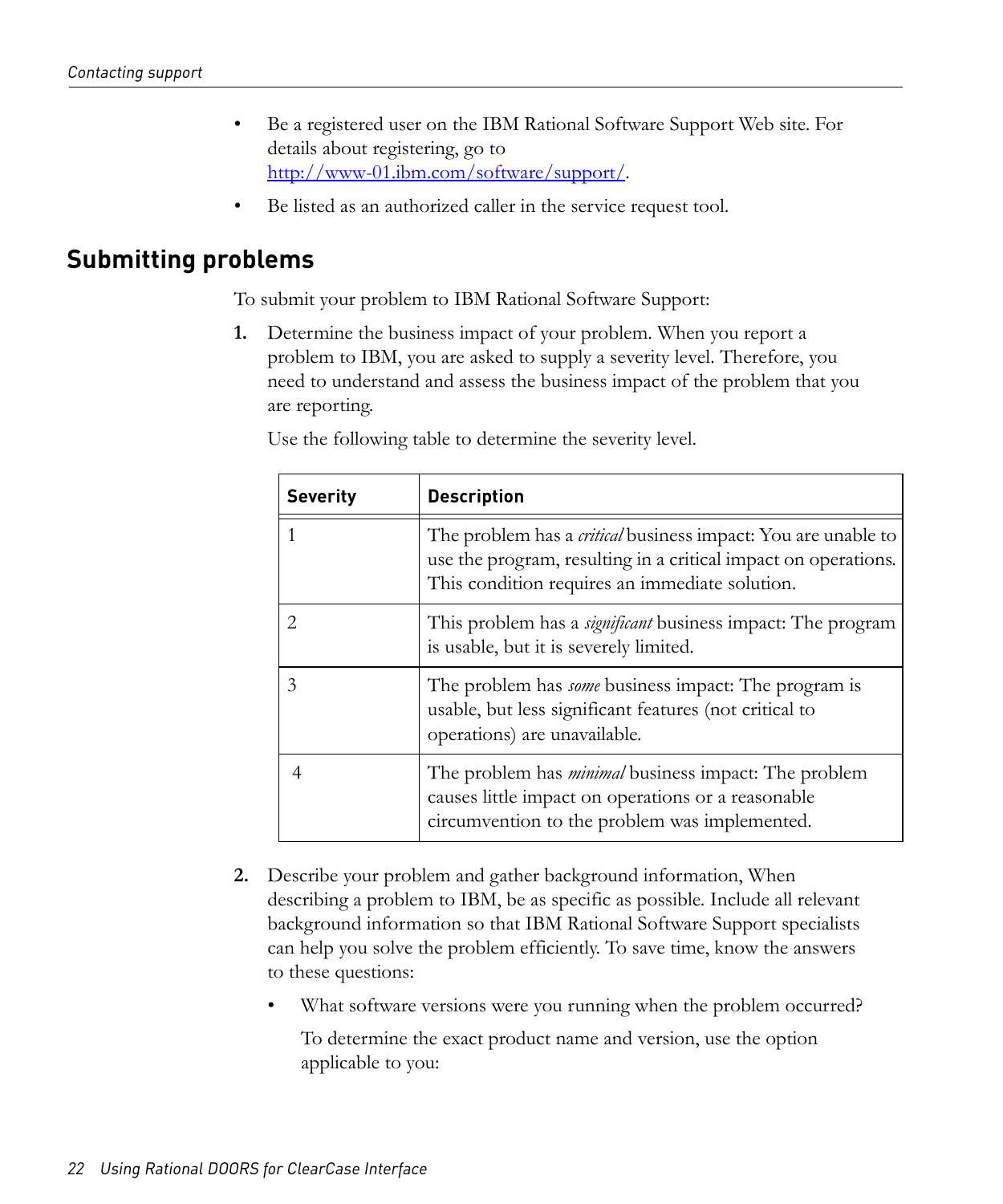- Start the IBM Installation Manager and click **File** > **View Installed Packages**. Expand a package group and select a package to see the package name and version number.
- Start your product, and click **Help** > **About** to see the offering name and version number.
- What is your operating system and version number (including any service packs or patches)?
- Do you have logs, traces, and messages that are related to the problem symptoms?
- Can you recreate the problem? If so, what steps do you perform to recreate the problem?
- Did you make any changes to the system? For example, did you make changes to the hardware, operating system, networking software, or other system components?
- Are you currently using a workaround for the problem? If so, be prepared to describe the workaround when you report the problem.
- **3.** Submit your problem to IBM Rational Software Support. You can submit your problem to IBM Rational Software Support in the following ways:
	- **Online**: Go to the IBM Rational Software Support Web site at https://www.ibm.com/software/rational/support/ and in the Rational support task navigator, click **Open Service Request.** Select the electronic problem reporting tool, and open a Problem Management Record (PMR), describing the problem accurately in your own words.

For more information about opening a service request, go to http://www.ibm.com/software/support/help.html

You can also open an online service request using the IBM Support Assistant. For more information, go to http://www-01.ibm.com/software/support/isa/faq.html.

- **By phone**: For the phone number to call in your country or region, go to the IBM directory of worldwide contacts at http://www.ibm.com/planetwide/ and click the name of your country or geographic region.
- **Through your IBM Representative:** If you cannot access IBM Rational Software Support online or by phone, contact your IBM Representative. If necessary, your IBM Representative can open a service request for you. You can find complete contact information for each country at http://www.ibm.com/planetwide/.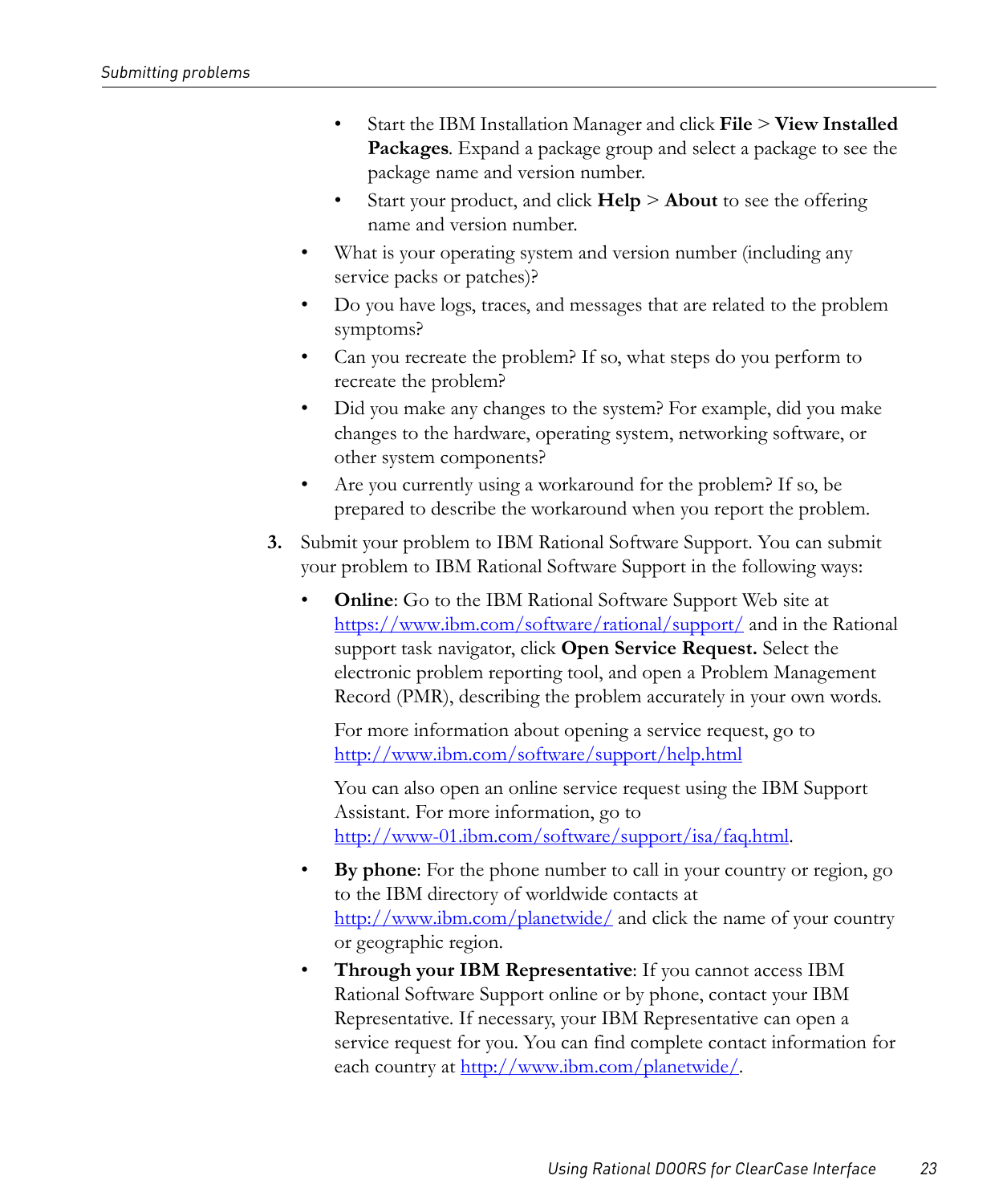If the problem you submit is for a software defect or for missing or inaccurate documentation, IBM Rational Software Support creates an Authorized Program Analysis Report (APAR). The APAR describes the problem in detail. Whenever possible, IBM Rational Software Support provides a workaround that you can implement until the APAR is resolved and a fix is delivered. IBM publishes resolved APARs on the IBM Rational Software Support Web site daily, so that other users who experience the same problem can benefit from the same resolution.

#### <span id="page-29-0"></span>**Other information**

For Rational software product news, events, and other information, visit the IBM Rational Software Web site on http://www.ibm.com/software/rational/.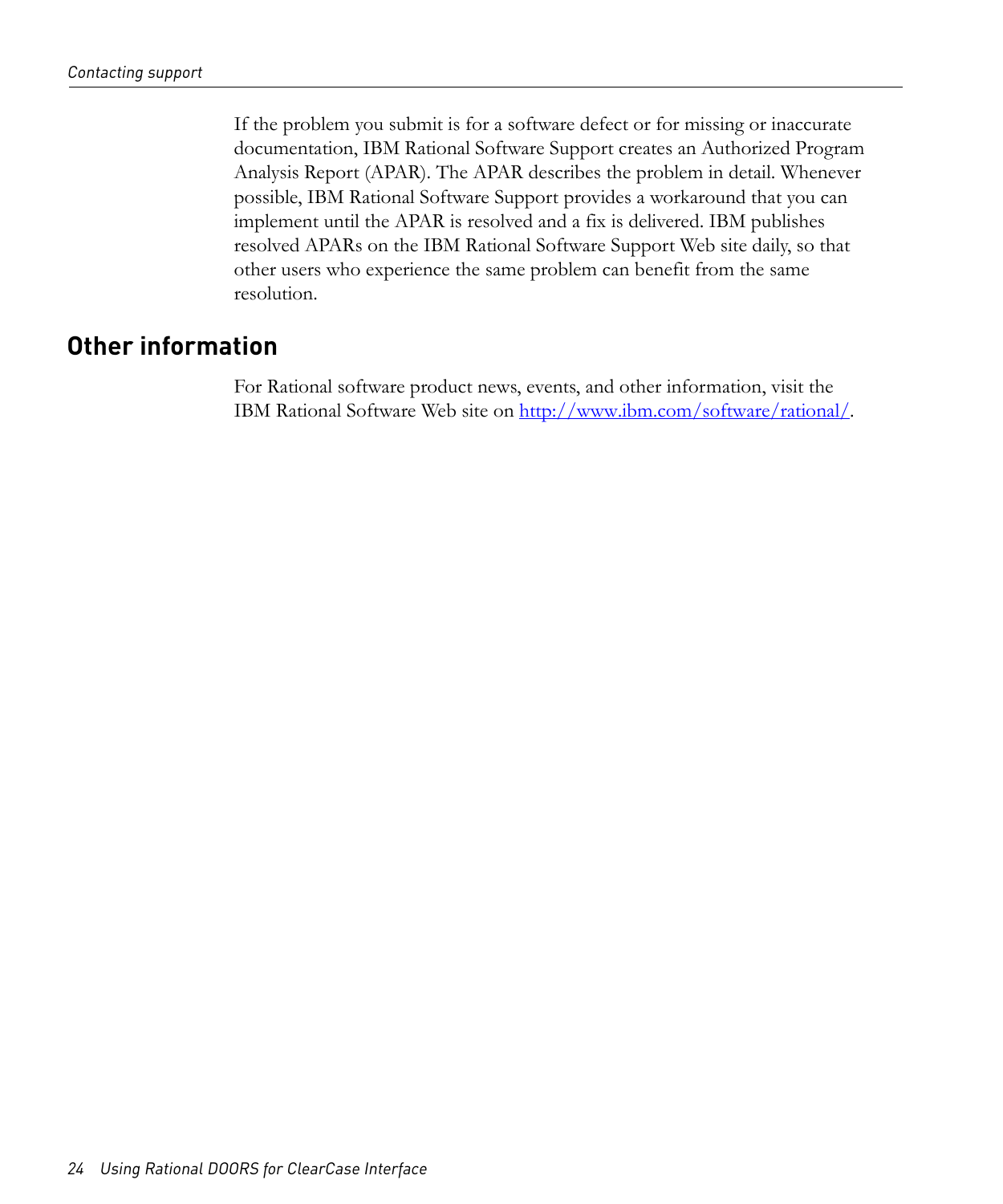<span id="page-30-1"></span><span id="page-30-0"></span>© Copyright IBM Corporation 1993, 2009

US Government Users Restricted Rights - Use, duplication, or disclosure restricted by GSA ADP Schedule Contract with IBM Corp.

This information was developed for products and services offered in the U.S.A. IBM may not offer the products, services, or features discussed in this document in other countries. Consult your local IBM representative for information on the products and services currently available in your area. Any reference to an IBM product, program, or service is not intended to state or imply that only that IBM product, program, or service may be used. Any functionally equivalent product, program, or service that does not infringe any IBM intellectual property right may be used instead. However, it is the user's responsibility to evaluate and verify the operation of any non-IBM product, program, or service.

IBM may have patents or pending patent applications covering subject matter described in this document. The furnishing of this document does not grant you any license to these patents. You can send written license inquiries to:

IBM Director of Licensing IBM Corporation North Castle Drive Armonk, NY 10504-1785 U.S.A.

For license inquiries regarding double-byte character set (DBCS) information, contact the IBM Intellectual Property Department in your country or send written inquiries to:

IBM World Trade Asia Corporation Licensing 2-31 Roppongi 3-chome, Minato-ku Tokyo 106-0032, Japan

**The following paragraph does not apply to the United Kingdom or any other country where such provisions are inconsistent with local law:** INTERNATIONAL BUSINESS MACHINES CORPORATION PROVIDES THIS PUBLICATION "AS IS" WITHOUT WARRANTY OF ANY KIND, EITHER EXPRESS OR IMPLIED, INCLUDING, BUT NOT LIMITED TO,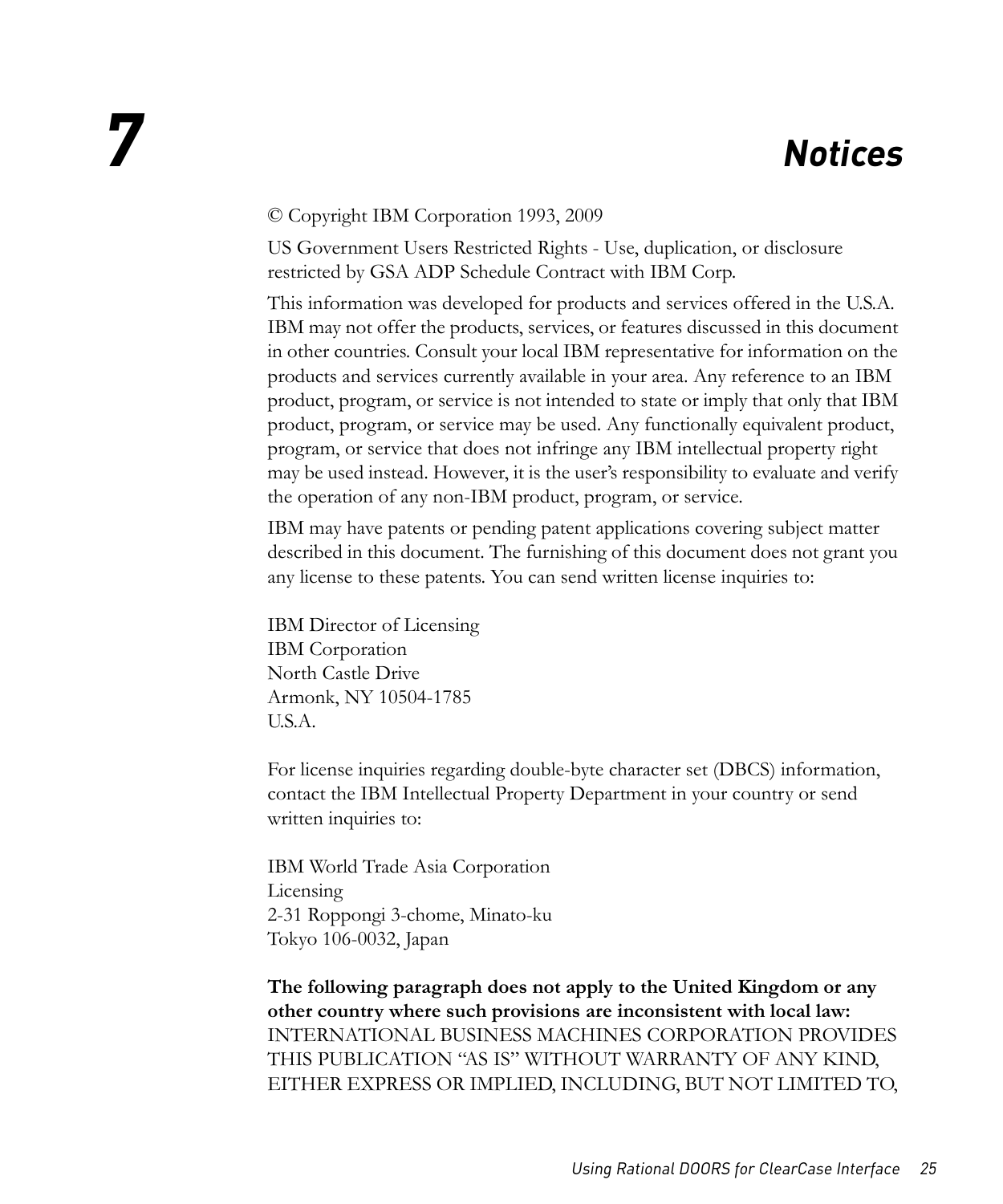#### THE IMPLIED WARRANTIES OF NON-INFRINGEMENT, MERCHANTABILITY OR FITNESS FOR A PARTICULAR PURPOSE.

Some states do not allow disclaimer of express or implied warranties in certain transactions. Therefore, this statement may not apply to you.

This information could include technical inaccuracies or typographical errors. Changes are periodically made to the information herein; these changes will be incorporated in new editions of the publication. IBM may make improvements and/or changes in the product(s) and/or the program(s) described in this publication at any time without notice.

Any references in this information to non-IBM Web sites are provided for convenience only and do not in any manner serve as an endorsement of those Web sites. The materials at those Web sites are not part of the materials for this IBM product and use of those Web sites is at your own risk.

IBM may use or distribute any of the information you supply in any way it believes appropriate without incurring any obligation to you.

Licensees of this program who wish to have information about it for the purpose of enabling: (i) the exchange of information between independently created programs and other programs (including this one) and (ii) the mutual use of the information which has been exchanged, should contact:

Intellectual Property Dept. for Rational Software IBM Corporation 1 Rogers Street Cambridge, Massachusetts 02142 U.S.A.

Such information may be available, subject to appropriate terms and conditions, including in some cases, payment of a fee.

The licensed program described in this document and all licensed material available for it are provided by IBM under terms of the IBM Customer Agreement, IBM International Program License Agreement or any equivalent agreement between us.

Any performance data contained herein was determined in a controlled environment. Therefore, the results obtained in other operating environments may vary significantly. Some measurements may have been made on development-level systems and there is no guarantee that these measurements will be the same on generally available systems. Furthermore, some measurements may have been estimated through extrapolation. Actual results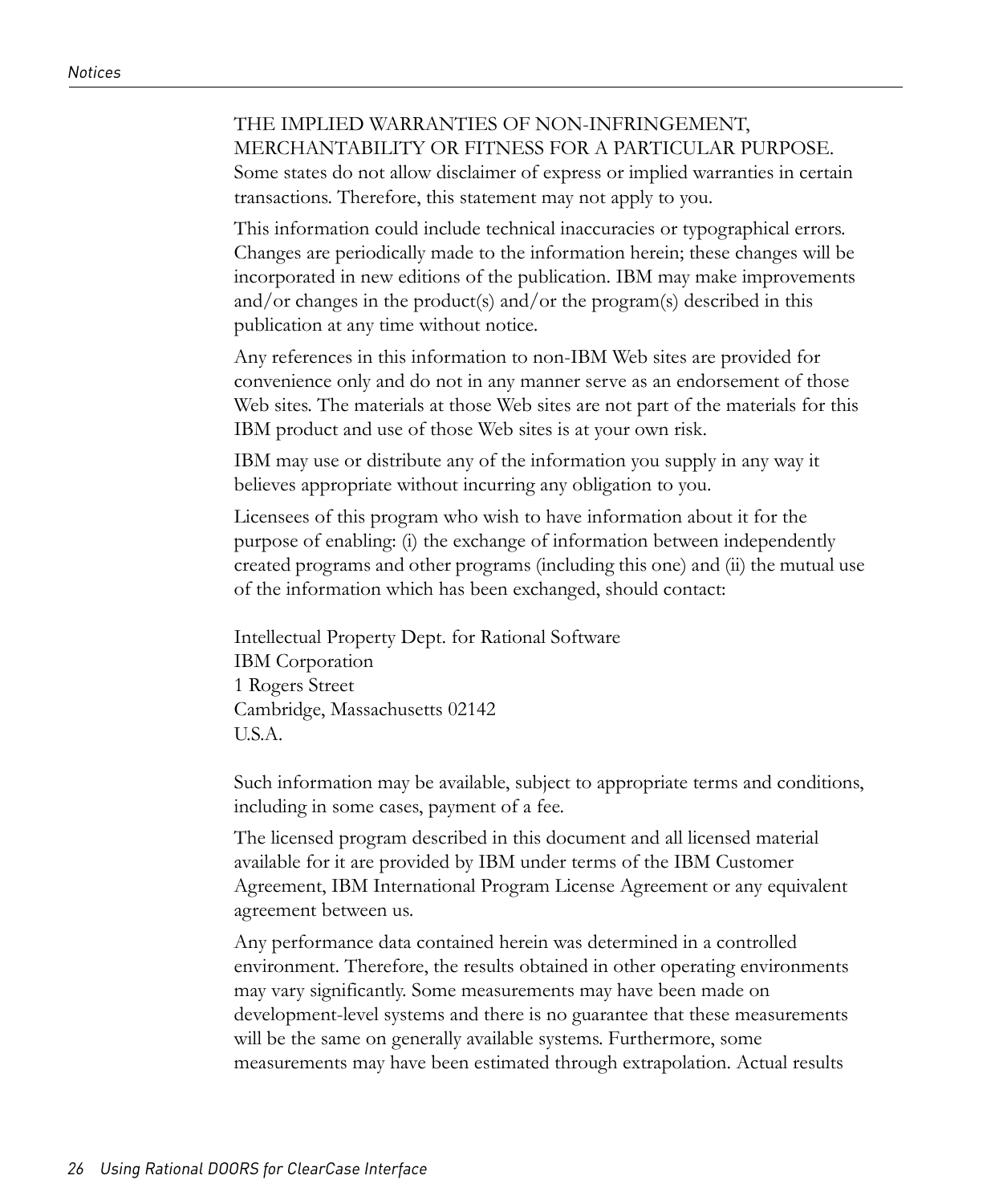may vary. Users of this document should verify the applicable data for their specific environment.

Information concerning non-IBM products was obtained from the suppliers of those products, their published announcements or other publicly available sources. IBM has not tested those products and cannot confirm the accuracy of performance, compatibility or any other claims related to non-IBM products. Questions on the capabilities of non-IBM products should be addressed to the suppliers of those products.

This information contains examples of data and reports used in daily business operations. To illustrate them as completely as possible, the examples include the names of individuals, companies, brands, and products. All of these names are fictitious and any similarity to the names and addresses used by an actual business enterprise is entirely coincidental.

If you are viewing this information softcopy, the photographs and color illustrations may not appear.

Additional legal notices are described in the legal\_information.html file that is included in your software installation.

#### <span id="page-32-0"></span>**Trademarks**

IBM, the IBM logo, and ibm.com are trademarks or registered trademarks of International Business Machines Corp., registered in many jurisdictions worldwide. Other product and service names might be trademarks of IBM or other companies. A current list of IBM trademarks is available on the Web at www.ibm.com/legal/copytrade.html.

Microsoft and Windows are trademarks of Microsoft Corporation in the United States, other countries, or both.

Other company, product or service names may be trademarks or service marks of others.